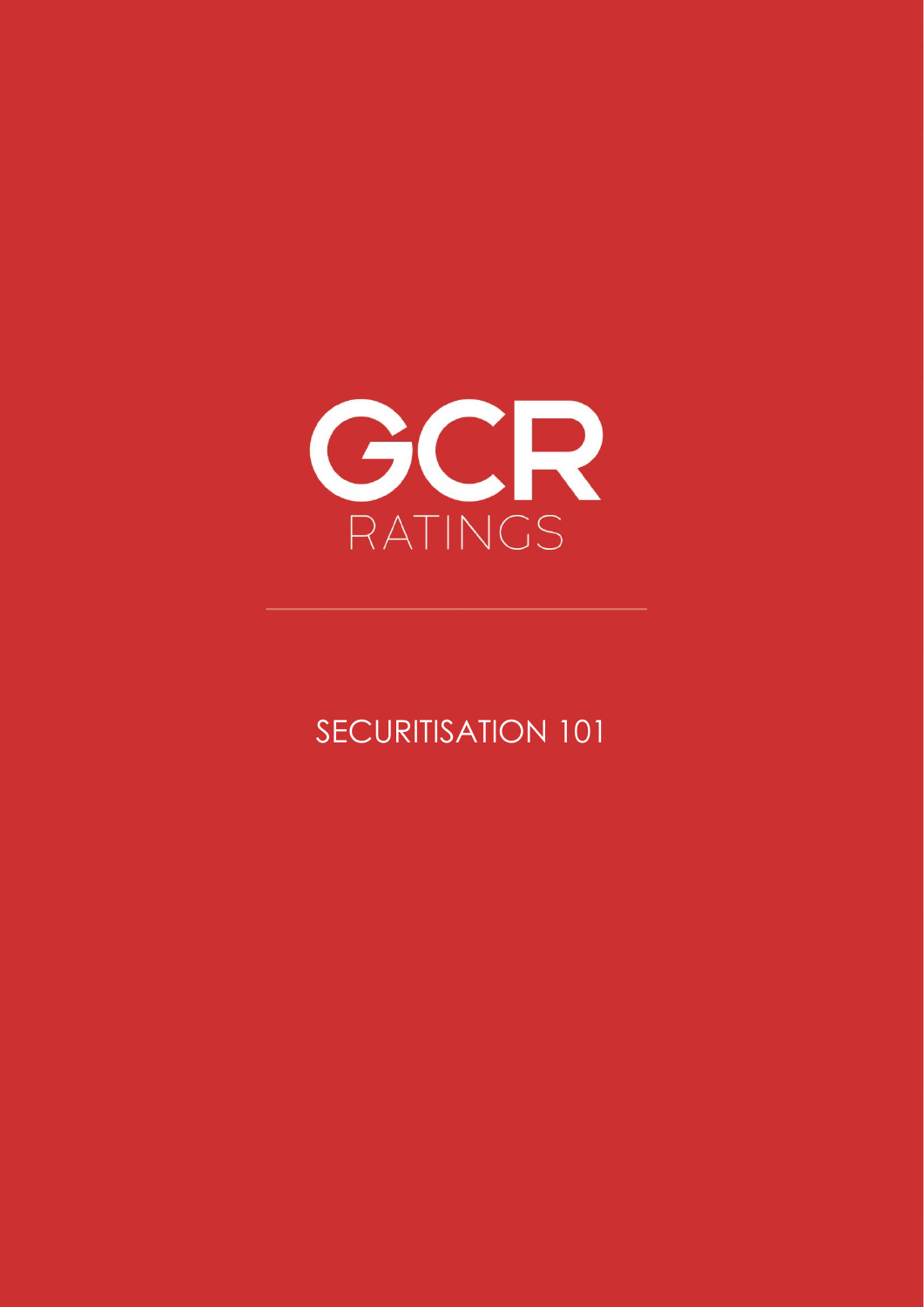# <span id="page-1-0"></span>**Table of Contents**

| <b>Table of Contents</b>                                 | $\mathbf 2$ |
|----------------------------------------------------------|-------------|
| Introduction                                             | 3           |
| <b>What is Securitisation?</b>                           | 3           |
|                                                          |             |
|                                                          |             |
|                                                          |             |
|                                                          |             |
| For the Originator/ Seller:                              | 6           |
| For Investors:                                           | 7           |
|                                                          |             |
| <b>Structural Features</b>                               |             |
|                                                          |             |
|                                                          |             |
|                                                          |             |
|                                                          |             |
| Internal Credit Enhancement                              | 11          |
| <b>External Credit Enhancement</b>                       | 12          |
| <b>Risks Related to a Securitisation Transaction</b>     | 12          |
|                                                          |             |
|                                                          |             |
|                                                          |             |
| Bankruptcy Remoteness of the SPV                         | 13          |
| True Sale of the Asset Portfolio                         | 13          |
| Legal, Valid and Binding Nature of All Related Documents | 14          |
|                                                          |             |
|                                                          |             |
| The Credit Rating of Asset-Backed Securities             | 15          |
|                                                          |             |
|                                                          |             |
|                                                          |             |
|                                                          |             |
| <b>Disclaimer</b>                                        | 18          |
| <b>Analytical Contacts</b>                               | 18          |
| <b>Glossary of Terms/Acronyms</b>                        | 19          |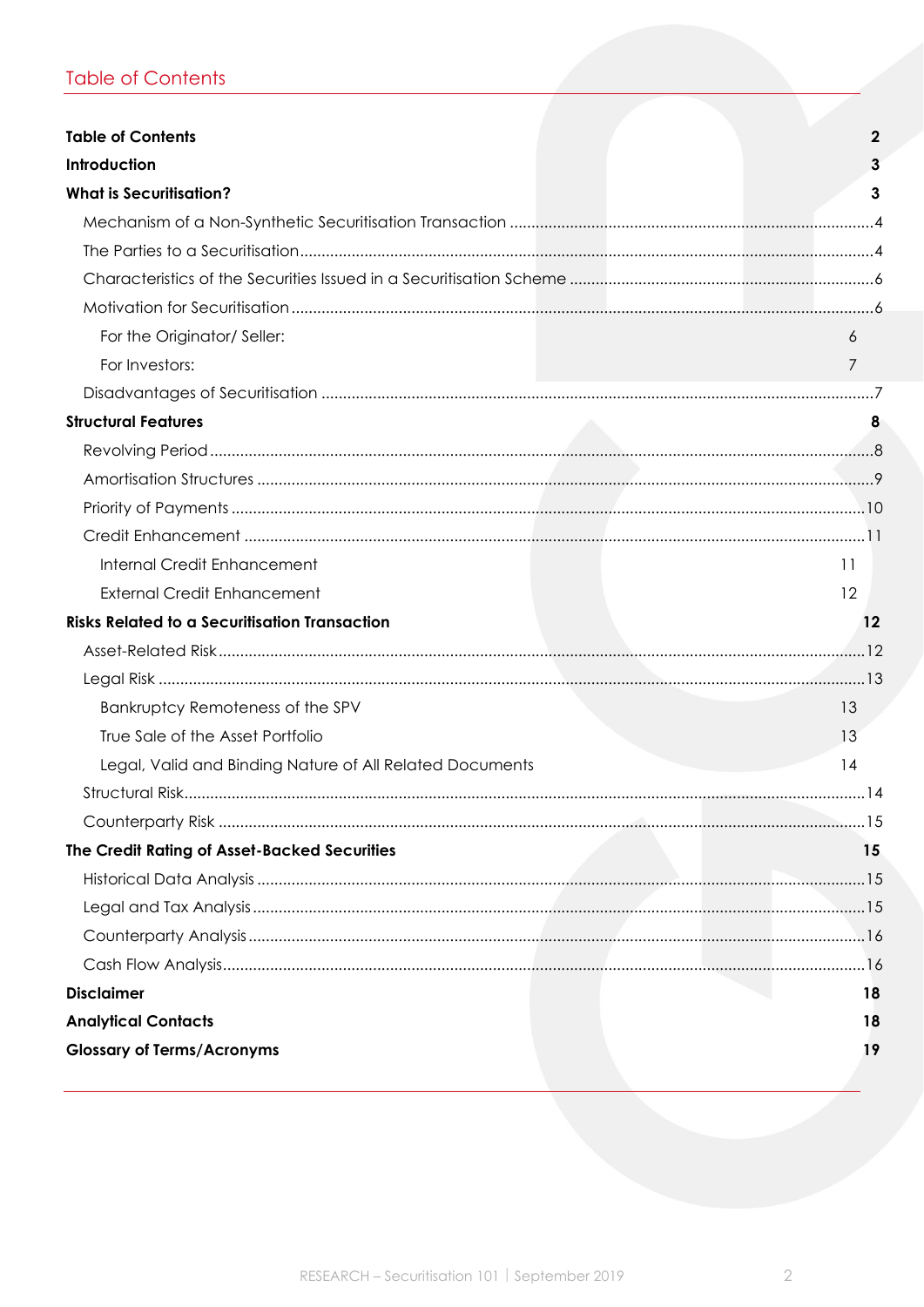<span id="page-2-0"></span>Securitisation is seen as an alternative to on-balance sheet funding and a form of disintermediation, allowing corporates and other institutions to raise capital directly with the Debt Capital Markets and often at a reduced cost.

In essence, securitisation consists of raising funding on the back of a pool of assets, which are generally receivables. For non-synthetic securitisations, these assets are typically sold to a bankruptcy-remote special purpose vehicle ("SPV") which in turns issues securities to finance such acquisition. This allows for de-linkage between the rating of the securities and the rating of, amongst others, the Originator/Seller of the assets.

This report explains the fundamentals of non-synthetic securitisation as well as GCR Ratings' ("GCR"'s) process for rating securities issued within a securitisation scheme.

### <span id="page-2-1"></span>What is Securitisation?

Securitisation provides an alternative source of funding to more traditional debt-raising mechanisms such as bank lending or corporate bond programs and has the advantage of turning illiquid assets into tradeable instruments.

Non-synthetic securitisation consists of selling a pool of assets to a bankruptcy-remote SPV which funds such acquisition through the issuance of debt securities. The securities are often issued in different classes or tranches. The assets are "ring-fenced" and their cash flows are dedicated solely to support the repayment of the debt issued, as well as any fees and other expenses associated with the securitisation.

Securitise-able assets should generate predictable cash flows. They typically consist of receivables with a defined repayment frequency and maturity and originated by corporates or financial institutions. Below are a few examples of the most commonly securitised asset classes:

- Residential Mortgage-Backed Securities ("RMBS"): securities issued on the back of residential mortgage loans;
- Asset-Backed Securities ("ABS"): securities backed by various consumer-related receivables (e.g. auto loans, micro loans, credit card loans etc.) as well as non-consumer loans and leases (e.g. equipment leases, trade receivables etc.).
- Commercial Mortgage-backed Securities ("CMBS"): securities issued on the back of commercial mortgages;
- Collateralised debt/ loan obligations ("CDOs" and "CLOs"): securities secured by a portfolio of corporate loans.
- Asset-Backed Commercial Paper ("ABCP"): short-term debt securities secured by a portfolio of receivables. The nature of the receivables can vary greatly from one transaction to another.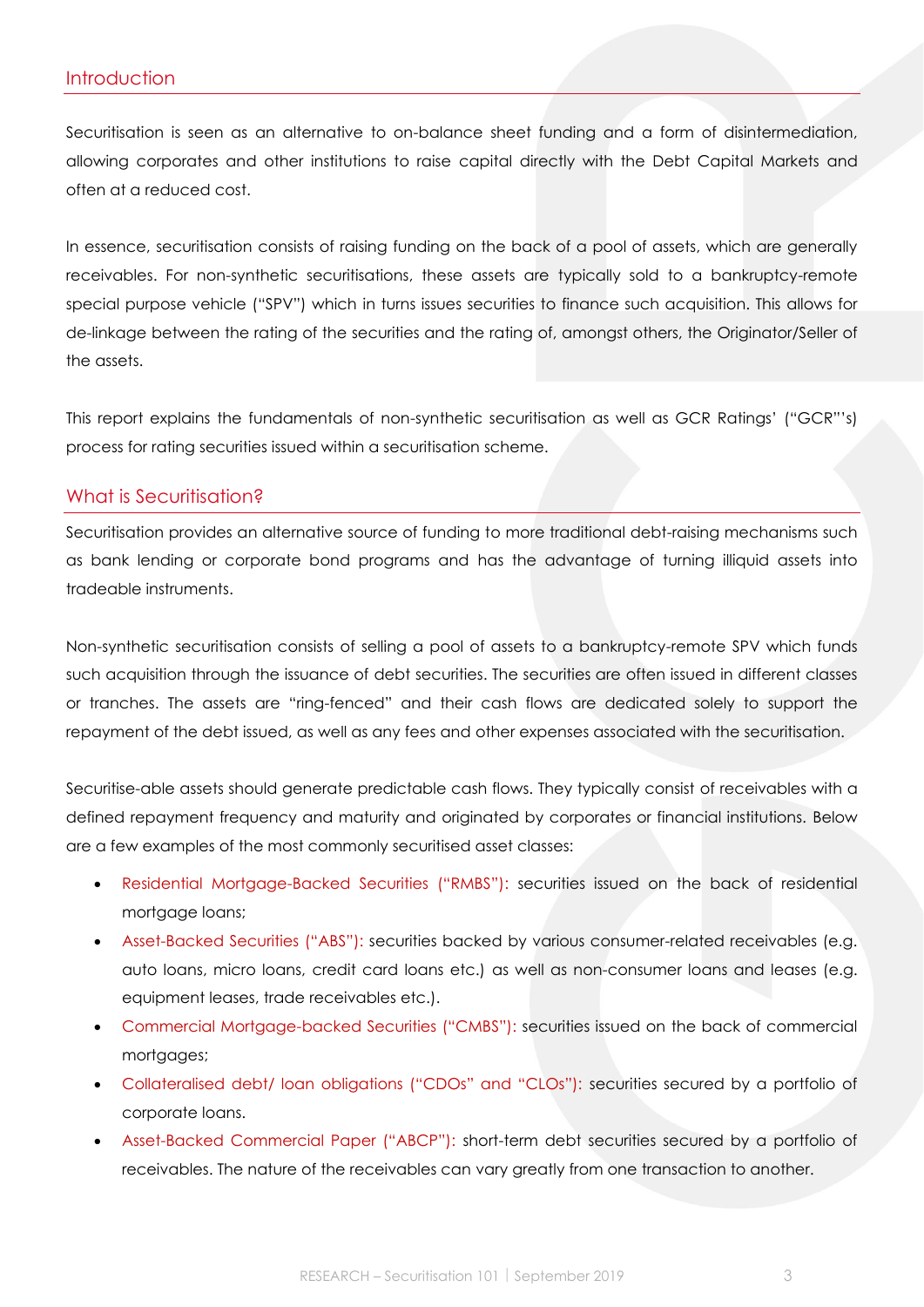# <span id="page-3-0"></span>Mechanism of a Non-Synthetic Securitisation Transaction

The figure [below](#page-3-2) depicts in simplified terms a typical non-synthetic securitisation transaction. At inception, an entity (the Seller, generally a corporate entity or financial institution) sells a pool of assets to an SPV generally called the Issuing SPV or Issuer. The Issuer issues debt, typically in the form of notes, to the Debt Capital Market to fund the acquisition of the assets.

On an ongoing basis, the SPV collects the payments from the obligors that underlie the assets it has purchased and directs these monies towards the payment of the scheduled coupon and principal payments to the noteholders. Other parties are generally involved and these also receive payments in exchange for various services rendered to the Issuer.

<span id="page-3-2"></span>

*Source: GCR*

## <span id="page-3-1"></span>The Parties to a Securitisation

Due to its bankruptcy-remote nature, the Issuing SPV does not have any employees and as a result needs to outsource all supportive functions to external parties.

• Issuing SPV ("Issuer" or "SPV"). The Issuer purchases assets from the Originator/Seller and issues the notes. It is set up as a bankruptcy-remote SPV, meaning that it is owned independently from the Originator/Seller and that its constitutional documents contain certain restrictions on its activities (e.g. incurring debt etc.) and on the powers of its directors. The directors, or trustees, act for the benefit of the noteholders. The "special purpose" of the Issuing SPV is to ensure that the assets being securitised are "ring-fenced" – devoted to funding the payment obligations on the notes. This implies that they must be segregated from the originator's and seller's estates and other external claims, so that even if the originator or seller goes bankrupt, the assets and their cash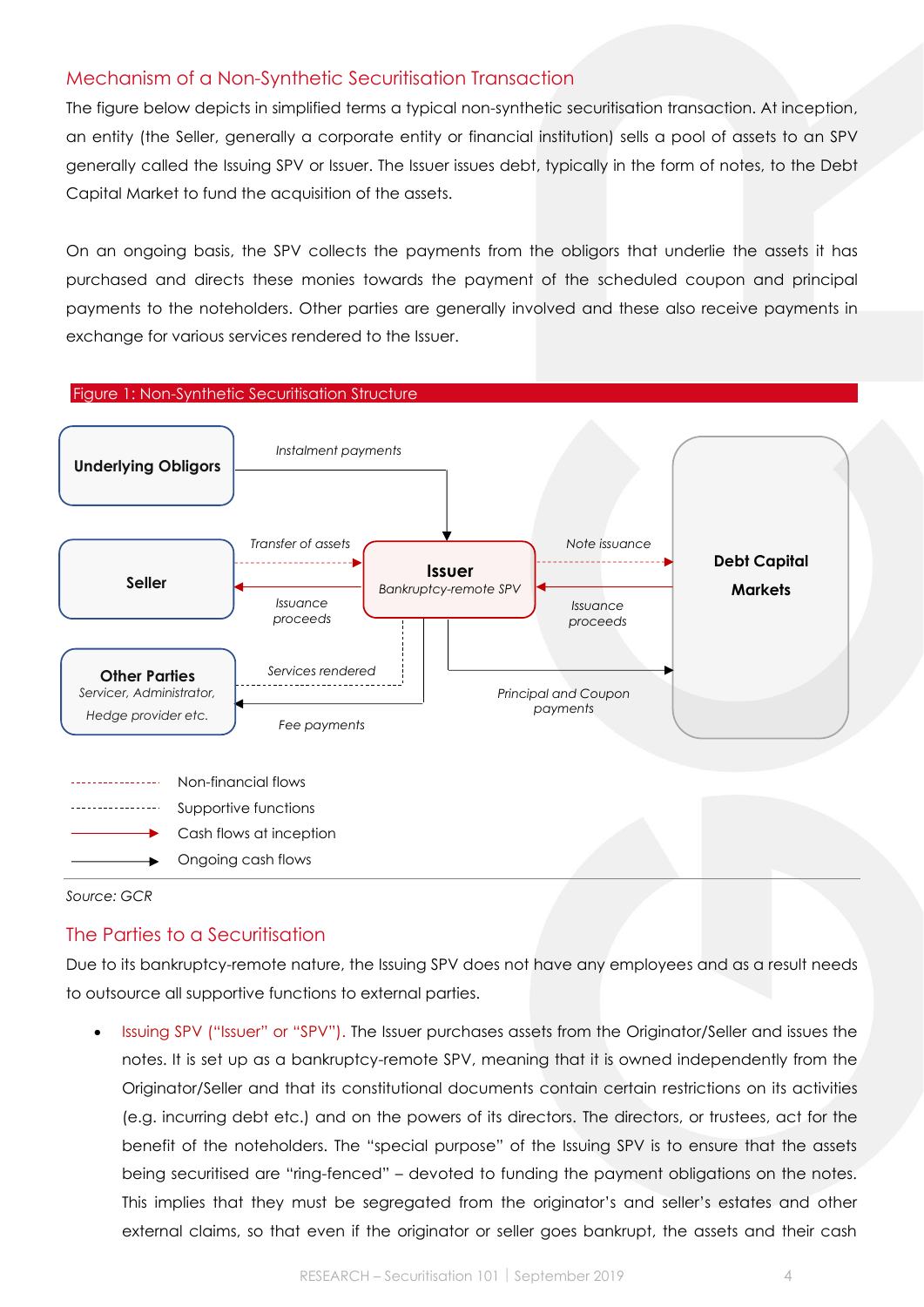flows are not available to the originator's or seller's creditors and continue to benefit the noteholders. Thus, the Issuing SPV must be legally independent of the Originator/Seller and a true legal sale of the assets must take place.

- Security SPV (applicable to South African jurisdictions). The Security SPV takes responsibility to make payments to the noteholders should the Issuing SPV default on its obligations towards them. To enable this, the assets are pledged and ceded to the Security SPV by the Issuing SPV and the Security SPV guarantees payment to noteholders. The guarantee is limited to the assets held in the portfolio. The Security SPV is, like the Issuing SPV, owned by an independent owner trust.
- Originator/Seller. The company that originates the assets (for example, a mortgage lender like a bank) is known as the originator, while the seller sells the assets to the issuing SPV. The Originator and Seller are often the same entity;
- Servicer. The Servicer administers the securitised assets by collecting payments and, if necessary, recovering and disposing of them. In many cases, the Originator/Seller also acts as the Servicer.
- Administrator. The Administrator manages the allocation of the cash generated by the assets to the noteholders and to the other secured creditors. The Servicer and the Administrator may be the same entity.
- Back-up Servicer/Back-up Administrator. Often, a Back-up Servicer and/or Administrator are appointed to take over the servicing and administration functions should the primary Servicer or Administrator fail to perform their obligations. This ensures continuity of operations beyond the existence of the initial Servicer,
- Account Bank. The bank provides an account to the Issuer where the monies are received (directly or indirectly) from the underlying obligors and from which payments are made.
- Noteholders. The noteholders are investors, who buy the debt, called asset-backed securities, issued by the Issuing SPV. The debt is generally issued in the form of notes, with specified terms and conditions. The notes form part of the liabilities of the issuer. Together with the other creditors of the issuer (such as other lenders, third party service providers as well as the tax authorities), they are known as secured creditors.
- Preference Shareholders. The issuer may issue preference shares, which are used as a profit extraction mechanism for the Preference Shareholders. If the asset portfolio has generated cash in excess of amounts due to all secured creditors and all fees and expenses have been paid, such cash can be paid to the preference shareholders in the form of preference dividends.

Other parties may be involved in a securitisation scheme to mitigate additional risks:

- Hedge Counterparty. Some transactions may present an interest rate mismatch whereby the interest rates related to the assets and to the notes respectively are not linked to the same reference rate. Cross-border transactions may also present currency risk, where cash flows received are denominated in a different currency from amounts to be paid. To mitigate these risks, derivative contracts are often entered into between the Issuer and a Hedge Counterparty.
- Liquidity Facility Provider. To cater for a potential mismatch between the cash flows generated by the assets and the payments due to the noteholders and other parties, a liquidity facility agreement may be entered into by the Issuer. Such mismatch is often caused by a difference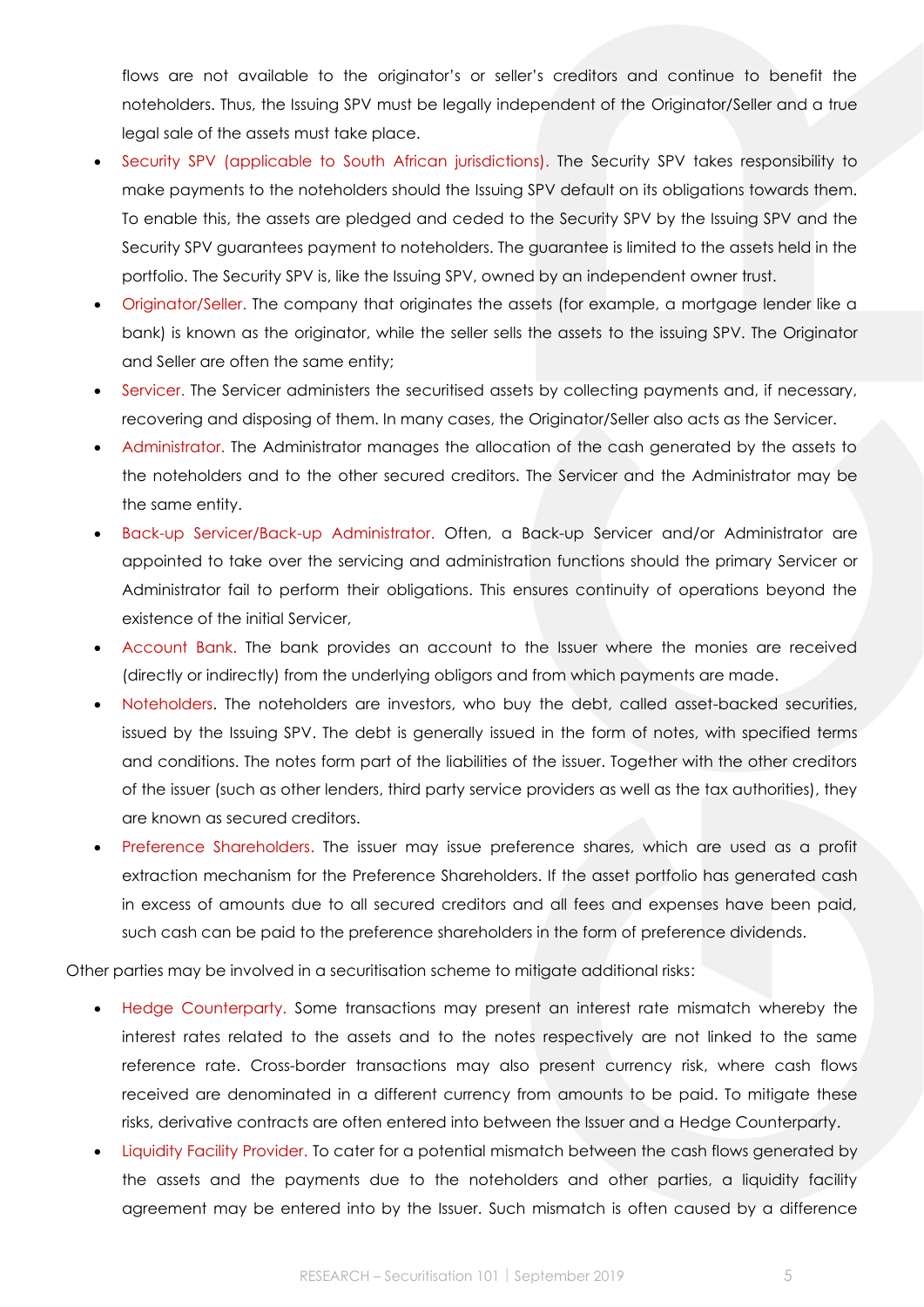between the timing of collection of the monies stemming from the assets and the payment date related to the coupon and principal on the notes. Please note that the liquidity facility may also cover for credit risk (i.e. defaults or losses incurred on the asset portfolio).

• Guarantee Provider. A guarantee may be provided to the noteholders whereby a guarantor agrees to redeem the noteholders, partially or in full, on behalf of the Issuer should the latter be unable to do so. The terms and conditions of such guarantee agreements vary from one transaction to another, especially regarding the amount to be repaid to the noteholders (partial or full guarantee) as well as the triggers and timing for the payment of the guarantee.

# <span id="page-5-0"></span>Characteristics of the Securities Issued in a Securitisation Scheme

The features of the debt securities issued in a securitisation, which often take the form of notes, are typically documented in Applicable Pricing Supplements (APSs) which form part of the transaction documentation.

Defining characteristics include:

- The class or tranche of notes.
- The issuance amount.
- The issue price, which may be at par, discount or premium.
- The maturity dates, of which there are often two:
	- o Scheduled maturity date, typically between one and five years, by which the issuer commits to repay the notes but is not in default if it does not do so, and
	- o Final legal maturity date, typically ten to twenty-five years (or even longer), by which the notes must be repaid to avoid the issuer's being in default.
- The interest rate, which may be fixed or floating. Should the notes not be redeemed by the scheduled maturity date, the margin over the reference rate typically increases to what is known as the "step-up rate".
- If rated, the credit rating of the notes. Notes may be rated or unrated.
- If listed, the listing information (e.g. stock code) of the notes. Notes may be listed on an exchange platform, e.g. the Johannesburg Stock Exchange ("JSE"), or unlisted.

## <span id="page-5-1"></span>Motivation for Securitisation

While the end result of a securitisation transaction is the Originator/Seller's receiving the proceeds from the assets sold to the Issuing SPV, there are many different motivations for corporate and other institutions requiring funding as well as for investors. These include:

#### <span id="page-5-2"></span>**For the Originator/ Seller:**

• Potentially achieving a lower cost of funding. Issuing securities on the back of a segregated pool of assets via a securitisation mechanism allows for de-linkage between the risk of the assets and the risk associated with the Originator/Seller. This means that the securities might achieve a higher rating than the originator/seller's rating and, if market conditions are favourable, pricing lower than the latter's on-balance sheet debt.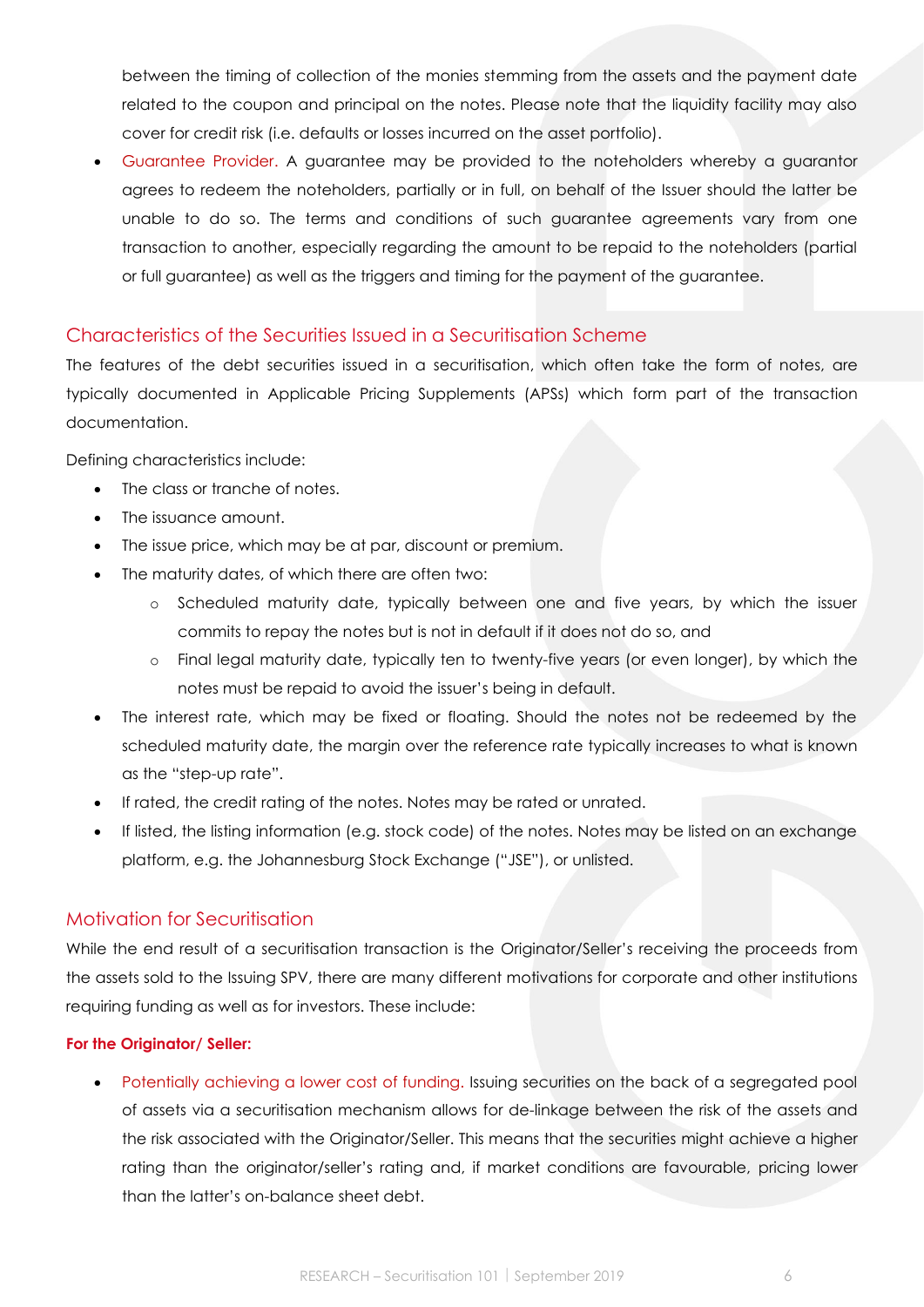- Diversification of capital pools. Securitisation is a useful tool for disintermediation in the funding process. It allows the Seller to access different pools of capital directly from the Debt Capital Markets as opposed to resorting solely to more traditional funding mechanisms (bank loans etc.);
- Balance sheet management. Securitisation allows close matching of the amortisation profile of the securitised asset portfolio and that of the debt issued, resulting in an asset-liability mismatch improvement.
- Potentially increasing liquidity. Securitisation can create liquidity through the refinancing of longterm assets with tradable instruments.
- Potential improvement of the Originator/Seller's internal procedures. Securitisation often entails extra scrutiny of the Originator/Seller's performance and processes by various parties including the rating agency. For instance, additional audits (e.g. audits of procedures and/or pool data) and data are often required, which may lead to the Originator/Seller's considering its operation from a new perspective and potentially improving them.

#### <span id="page-6-0"></span>**For Investors:**

- Investing into secured instruments. The debt issued is backed by a portfolio of assets segregated from the Seller's own assets. Also, the notes generally benefit from structural enhancements that unsecured debt does not.
- Investing into instruments that can be structured to better suit investors' needs. The characteristics of the securities issued within a securitisation scheme (e.g. duration, amortisation profile etc.) can be tailor-made to suit various investment mandates in the Debt Capital Markets.
- Access to highly rated instruments. Some of the securitisation debt issued by the SPV can often be assigned high ratings (e.g. AAA ratings) while very few corporate and other institutions are rated at this level.
- Risk sharing. Securitisation allows investors to participate collectively in an investment and to share its underlying risks.
- Exposure to the risk and return of certain assets without holding them on their balance sheets.
- Proven track record of rating stability compared to, for instance, corporate ratings, given the "contained" nature of securitisation structures (e.g. restrictions on the assets purchased by the Issuing SPV and on the liabilities incurred).

#### <span id="page-6-1"></span>Disadvantages of Securitisation

- Securitisation may restrict the ability of the Seller to raise debt in the future, depending on the portion of the Seller's assets encumbered through securitisation. Securitising a large portion of the Seller's assets reduces the amount of security available for on-balance sheet funding.
- Complexity. Securitisation structures are often financially, operationally and legally complex. Such complexity may introduce additional risk if not adequately identified and evaluated.
- Re-investment risk. Seeing as the amortisation of the debt issued generally mirrors the amortisation of the underlying asset portfolio, securitisation often carries prepayment risk and investors may experience a shortening of the duration of their investment.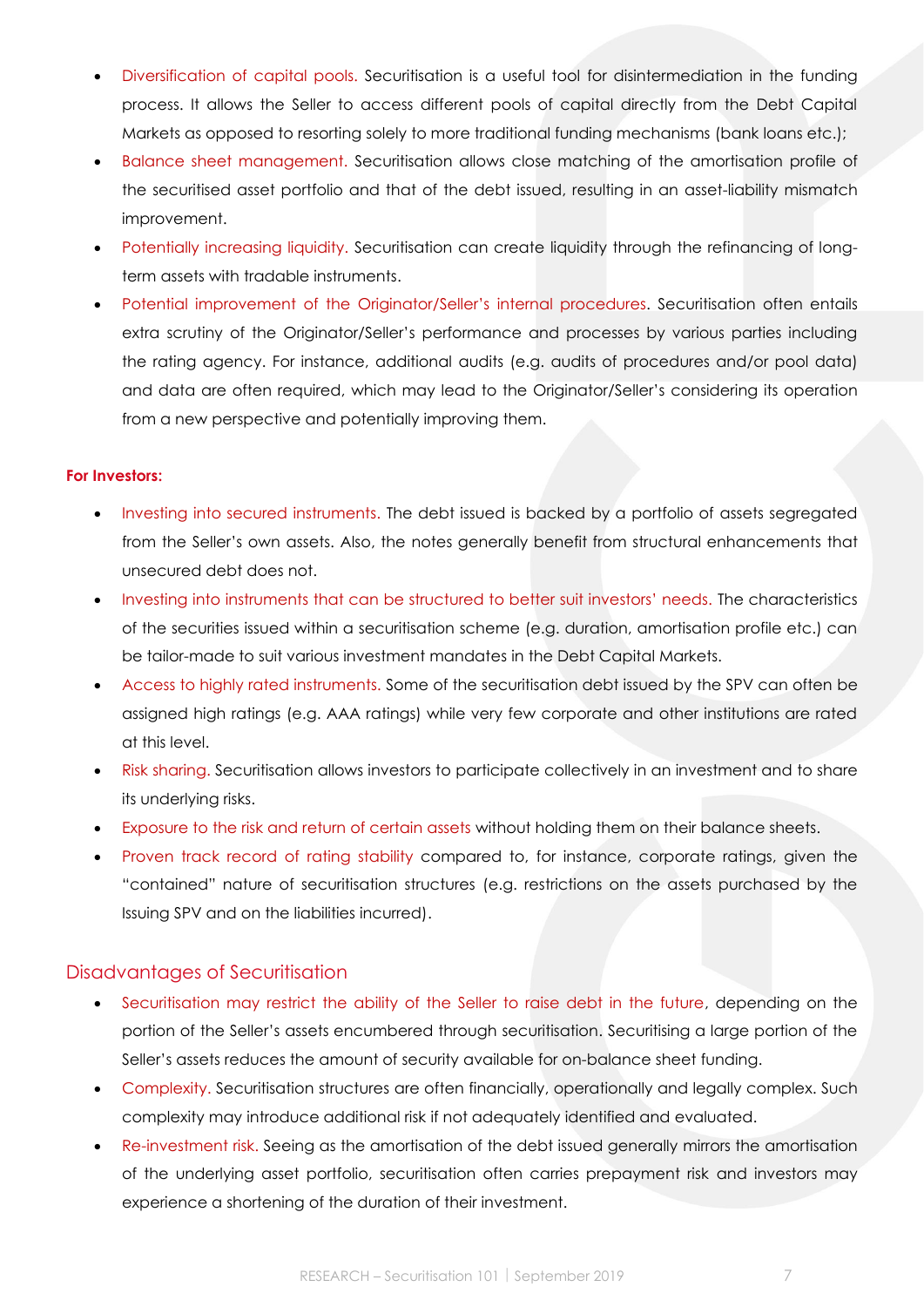## <span id="page-7-0"></span>Structural Features

Securitisation structures comprise various features that are generally designed to meet both the Originator/Seller's funding requirements and investors' investment needs.

### <span id="page-7-1"></span>Revolving Period

Some structures allow for a revolving period of typically three to five years, during which the Issuing SPV uses the monies collected on the asset portfolio to purchase additional assets instead of to redeem the notes issued.

The following are typical features of this revolving period:

- Noteholders only receive interest. Principal is not repaid to the noteholders.
- Instead, principal payments collected on the underlying portfolio are used to buy additional assets, "topping up" the portfolio to its original amount.
- The issuer may issue additional debt in a "tap" issuance. The proceeds of a tap issuance are used to purchase additional assets, thereby growing the portfolio beyond its original size.

Some structures, called "Evergreen", do not have a defined end date to their revolving periods. The revolving period can last indefinitely as long as certain triggers based, amongst others, on performance, are not breached.

Certain transactions also include a pre-funding period, during which a portion of the proceeds from the debt issuance not used immediately to purchase assets is deployed towards further asset acquisition. If this additional funding cannot be fully utilised by the end of the pre-funding period, the residual amount is then generally allocated towards the redemption of the notes.

The end of the revolving period marks the beginning of the amortisation period where the notes are being redeemed. The graph [below](#page-7-2) illustrates the differences between the two periods from both an asset portfolio and notes perspective.

<span id="page-7-2"></span>

*Source: GCR*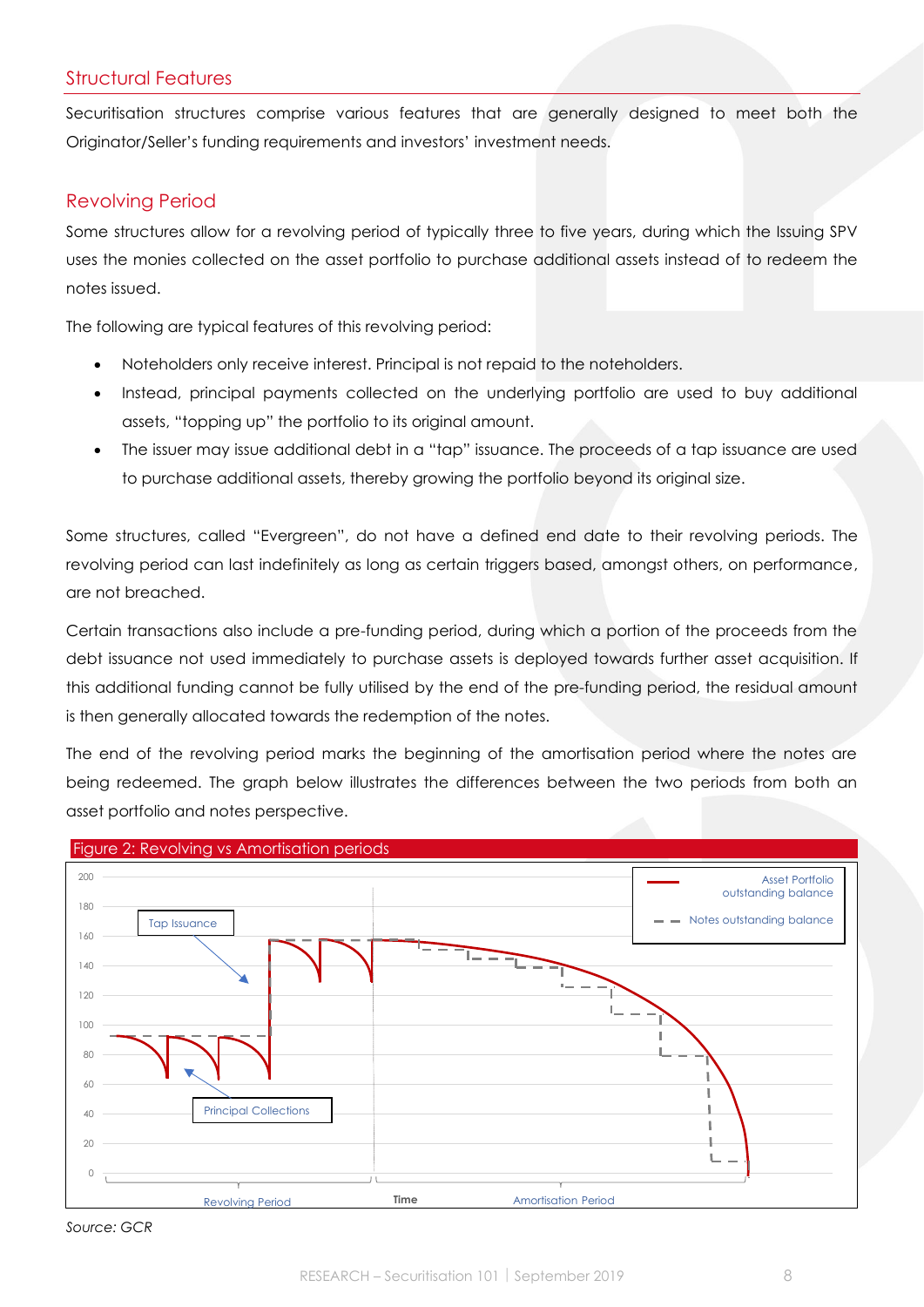# <span id="page-8-0"></span>Amortisation Structures

Most commonly during the amortisation period, notes are redeemed as and when cash is received from the underlying asset portfolio. This is known as a pass-through amortisation schedule. In such structure, the amortisation of the notes closely follows the asset amortisation profile, limiting a potential mismatch between the assets and liabilities of the Issuing SPV, along with the prospect of negative carry.

The allocation of cash in redeeming the different transches of notes can follow two patterns:

• Sequential amortisation. The different tranches of notes are redeemed in descending order of seniority. For example, where Classes A, B and C are issued, the Class A (the most senior) notes are redeemed first, then the Class B notes and then the Class C notes. This creates subordination amongst the Classes of notes, meaning that the lower-ranking notes provide some credit support to the higher-ranking notes by absorbing any potential losses first. This credit enhancement increases over time as notes of senior classes are redeemed. Credit enhancement is the subject of a later section.

#### Figure 3: Sequential Amortisation



*Source: GCR*

• Pro-rata amortisation. Notes are repaid according to the percentage they make up of the total value of notes outstanding, irrespective of their seniority. For example, if Class A notes comprise 10% of the total notes outstanding, only 10% of principal collections over a given period will be used to redeem Class A notes. Because pro-rata amortisation does not create seniority between the classes of notes issued, it is often subject to performance conditions or triggers not being breached.

Pro-rata amortisation has the advantage of stabilising the cost of funding for the Issuing SPV given that the weighted average interest margin paid to the noteholders remains constant throughout the life of the transaction (excluding effect of possible increased fees and interest rate fluctuations). On the other hand, sequential amortisation causes a progressive increase in the weighted average interest margin paid to the noteholders seeing as the most senior notes, which generally yield lower interest margins, are redeemed first.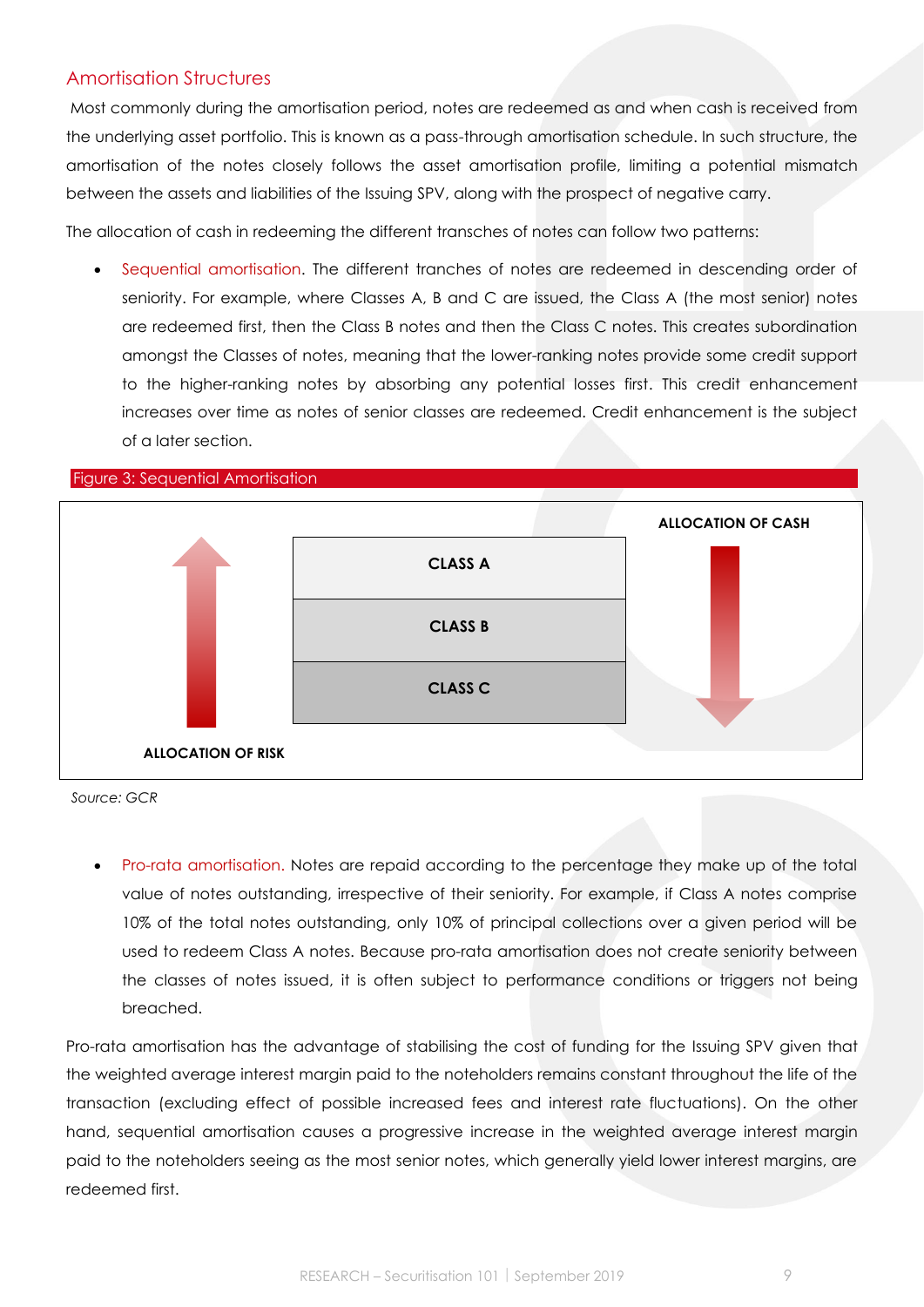| Table 1: Sequential vs Pro-Rata Amortisation: Pros and Cons                                 |                                                                                                    |  |
|---------------------------------------------------------------------------------------------|----------------------------------------------------------------------------------------------------|--|
| Sequential                                                                                  | Pro-Rata                                                                                           |  |
| + Mechanical increase in credit enhancement<br>via the subordination available to the notes | - Credit enhancement available to the notes remains constant                                       |  |
| - Progressive increase in the cost of funding                                               | + Cost of funding is stabilized (excl. impact of increased fees and<br>interest rate fluctuations) |  |

Irrespective of the amortisation pattern of the notes, the allocation of the cash collected from the asset portfolio to the noteholders and to any other secured creditors strictly follows the priority of payments defined under the transaction documents.

# <span id="page-9-0"></span>Priority of Payments

The priority of payments defines the rank of seniority of each creditor of the Issuing SPV when it comes to receiving payments. The priority of payments is often called the "cash waterfall", as payments cascade in a specific order.

Generally, the transaction documentation of a securitisation transaction delineates three different priority of payments that relate to three different stages in the life of the transaction:

- Pre-enforcement during the Revolving Period. The priority of payments may direct that interest payments to the notes are to be sequential (in order of seniority of class) or pro rata. Principal payments are used to replenish the asset portfolio by acquiring more assets.
- Pre-enforcement during the Amortisation Period. The transaction has entered into the amortising phase either because the predetermined revolving time period has ended or because performance triggers have been breached. Assets are no longer purchased and notes are being redeemed.
- Post-enforcement Period. Following the occurrence of an event of default and the decision by a majority of noteholders to enforce the security, the notes become immediately due and payable and each class is repaid sequentially.

Expenses charged by external service-providers, such as the Servicer and/or the Administrator, are generally senior in the priority of payments to all classes of notes, although a portion may be subordinated to them. Payments towards the subordinated loan are in most instances subordinated to the those towards the notes.

| Table 2: Example of Priority of Payments                     |                                                              |                                                              |
|--------------------------------------------------------------|--------------------------------------------------------------|--------------------------------------------------------------|
| Pre-enforcement/Revolving                                    | <b>Pre-enforcement/Amortising</b>                            | <b>Post-enforcement</b>                                      |
| Senior Expenses (incl.<br>Servicer/Administrator/Backup Fee) | Senior Expenses (incl.<br>Servicer/Administrator/Backup Fee) | Senior Expenses (incl.<br>Servicer/Administrator/Backup Fee) |
| Liquidity Facility/Swap Payments                             | Liquidity Facility/Swap Payments                             | Liquidity Facility/Swap Payments                             |
| Interest on Class A, B, then C                               | Interest on Class A, B, then C                               | Interest and Principal on Class A                            |
| <b>Purchase of Additional Assets</b>                         | Principal on Class A, B, then C                              | Interest and Principal on Class B                            |
|                                                              |                                                              | Interest and Principal on Class C                            |
| Interest and Principal on<br>Subordinated Loan               | Interest and Principal on<br>Subordinated Loan               | Interest and Principal on<br>Subordinated Loan               |
| Preference Share Dividends                                   | Preference Share Dividends                                   | Preference Share Dividends                                   |
| <b>Ordinary Share Dividends</b>                              | <b>Ordinary Share Dividends</b>                              | <b>Ordinary Share Dividends</b>                              |
|                                                              |                                                              |                                                              |

*Source: GCR*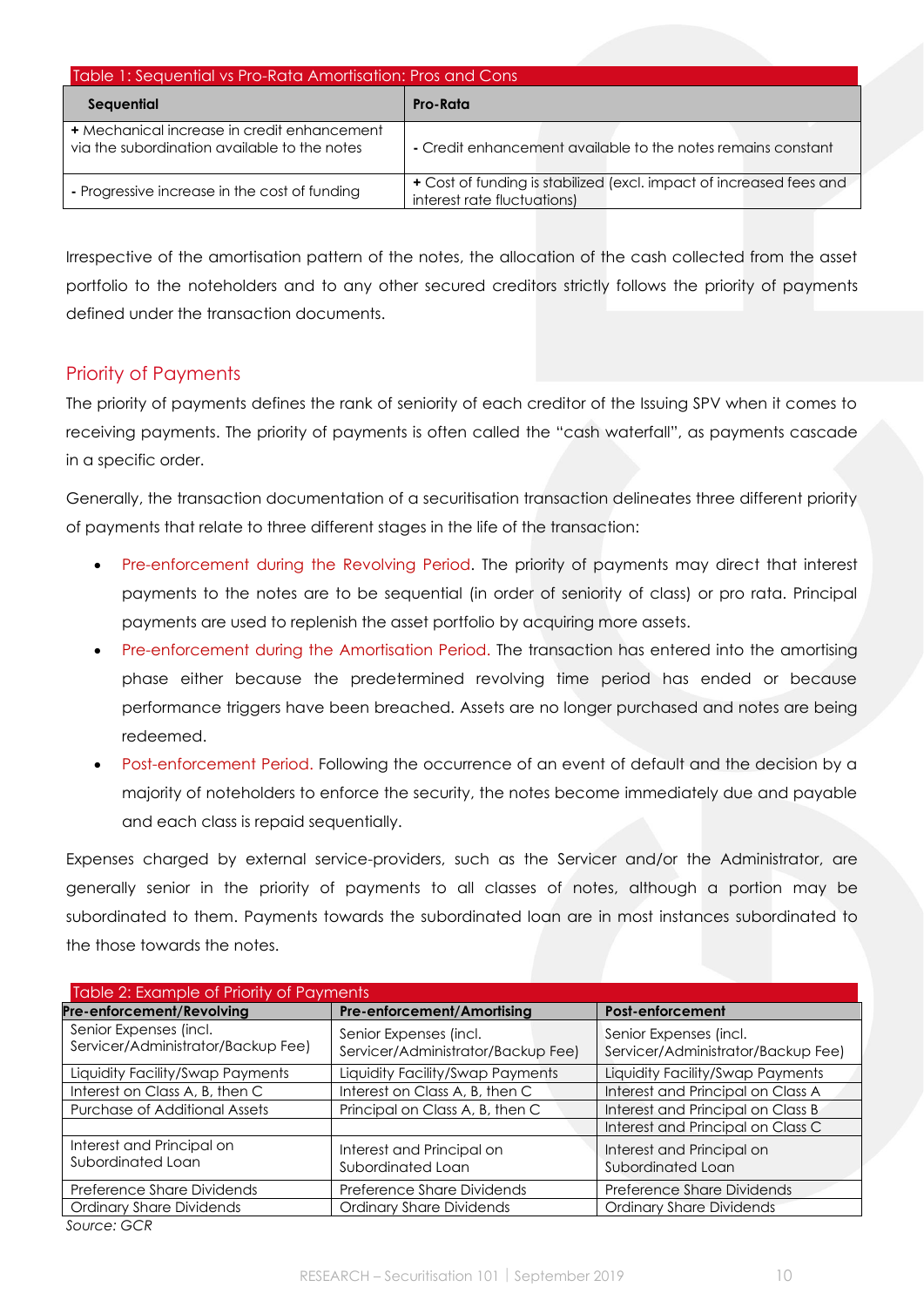# <span id="page-10-0"></span>Credit Enhancement

Credit enhancement, whereby the credit quality of a part or of all of the notes issued is improved beyond that of the portfolio of assets that back them, is a highly significant aspect of securitisation.

Several different types of credit enhancement are utilised in a securitisation transaction – both internal and external.

#### <span id="page-10-1"></span>**Internal Credit Enhancement**

Internal credit enhancement refers to credit support generated by the structure's own cash flows or made available to the Issuing SPV by a third party at inception of the transaction.

- Excess spread. This is the first source of credit enhancement available in a securitisation structure. The assets may bear a yield that is higher than the sum of the interest due on the notes and other contractual expenses. This excess yield is generally used to cover defaults or losses incurred on the assets.
- Subordination. This form of credit enhancement is created by defining ranks of priority between the various tranches via the priority of payments. Payments (interest, principal or both interest and principal) are directed first to senior noteholders and then to subordinated noteholders. Thus, subordinated noteholders provide credit support to the senior noteholders by incurring first losses that may occur.
- Overcollateralisation. Overcollateralisation is created when the issued notes are of a total amount that is lower than the aggregate face value of the assets held in the portfolio. The issuer usually finances the purchase of these excess assets with a subordinated loan. The subordinated loan acts as a subordination mechanism for the benefit of all the notes.
- Reserve fund. Cash can be placed into a reserve and utilised to absorb potential losses that may occur on the assets, adding a layer of credit protection for the noteholders. The Reserve can be funded via a subordinated loan, the issuance of notes and/or excess spread.

The degree of credit enhancement that is provided for a particular class of notes is generally expressed as the percentage of the underlying asset portfolio.

| <b>ASSETS</b>         | <b>LIABILITIES</b>  |                                            |
|-----------------------|---------------------|--------------------------------------------|
|                       | Class A Notes       |                                            |
|                       | 70                  | Credit enhancement available to the Class  |
|                       | Class B Notes       | A notes via:                               |
| Receivables Portfolio | 15                  | Subordination: $(10+15)/100 = 25%$<br>1.   |
| 100                   | Class C Notes       | Overcollateralisation: $5/100 = 5\%$<br>2. |
|                       | 10                  | 3.<br>Reserve Fund: $10/100 = 10\%$        |
|                       | Subordinated Loan 1 |                                            |
|                       | 5                   | Total Credit enhancement to Class A Notes  |
| Reserve Fund          | Subordinated Loan 2 | $= 25\% + 5\% + 10\% = 40\%$               |
| 10                    | 10                  |                                            |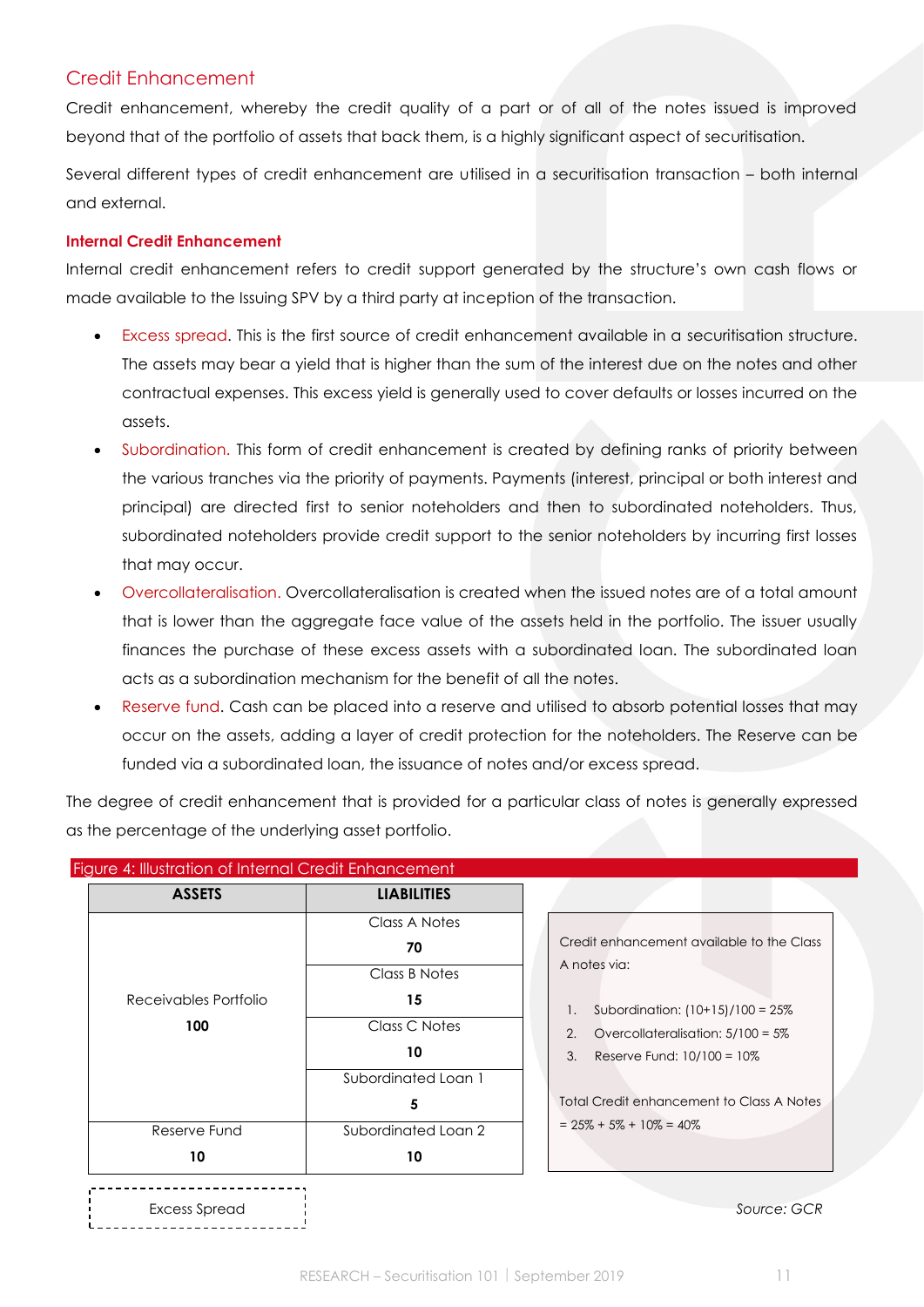#### <span id="page-11-0"></span>**External Credit Enhancement**

External credit enhancement refers to credit support provided by an external party and made available to the Issuing SPV on demand or upon the occurrence of certain events. Such form of credit enhancement often introduces a rating dependency between the notes and the external party providing the support.

- Guarantee. An external guarantor, for example, an insurer, may guarantee the notes. The guarantor would take over the payment obligations of the issuer should certain events take place.
- Letters of credit. A financial institution may issue letters of credit that guarantee payments to the noteholders.
- Cash collateral. A reserve cash fund may be provided by a party external to the securitisation at the request of the Issuing SPV.

#### <span id="page-11-1"></span>Risks Related to a Securitisation Transaction

There are several categories of risk that can affect the Issuing SPV's ability to repay the notes:

#### <span id="page-11-2"></span>Asset-Related Risk

The nature of the assets sold to the Issuing SPV will have a significant impact on its ability to honour its obligations towards the noteholders. The risks posed by the asset portfolio can be split into three main categories:

- Underlying contract-related risk. The characteristics of the contracts defining the receivables (such as the amortisation profile of the receivables or the interest rates payable thereon) are key determining factors of the quantum and timing of the cash flows received by the Issuing SPV. For example, payment holidays can introduce liquidity problems to the Issuing SPV, and a reference rate that differs from that of the notes can introduce interest rate risk.
- Obligor-related risk. The payment behaviour of the underlying obligors also has a significant influence on the cash flows received by the Issuing SPV. Such behaviour is driven mainly by the credit profile of the borrower (income and indebtedness, credit history etc.). Also, concentration towards a few borrowers may increase the losses incurred by the SPV should these borrowers become delinquent.
- Underlying security-related risk. Receivables such as residential mortgage loans or auto loans are backed by the underlying goods financed. The nature and location of the security greatly impacts on the monies that can be recouped by the Issuing SPV should the underlying obligor default. For instance, residential properties have historically shown a steadier value than automobiles or equipment. Moreover, the Issuing SPV may encounter greater difficulties in recovering monies from the security when ownership of the financed goods is not passed to the SPV when purchasing the receivables.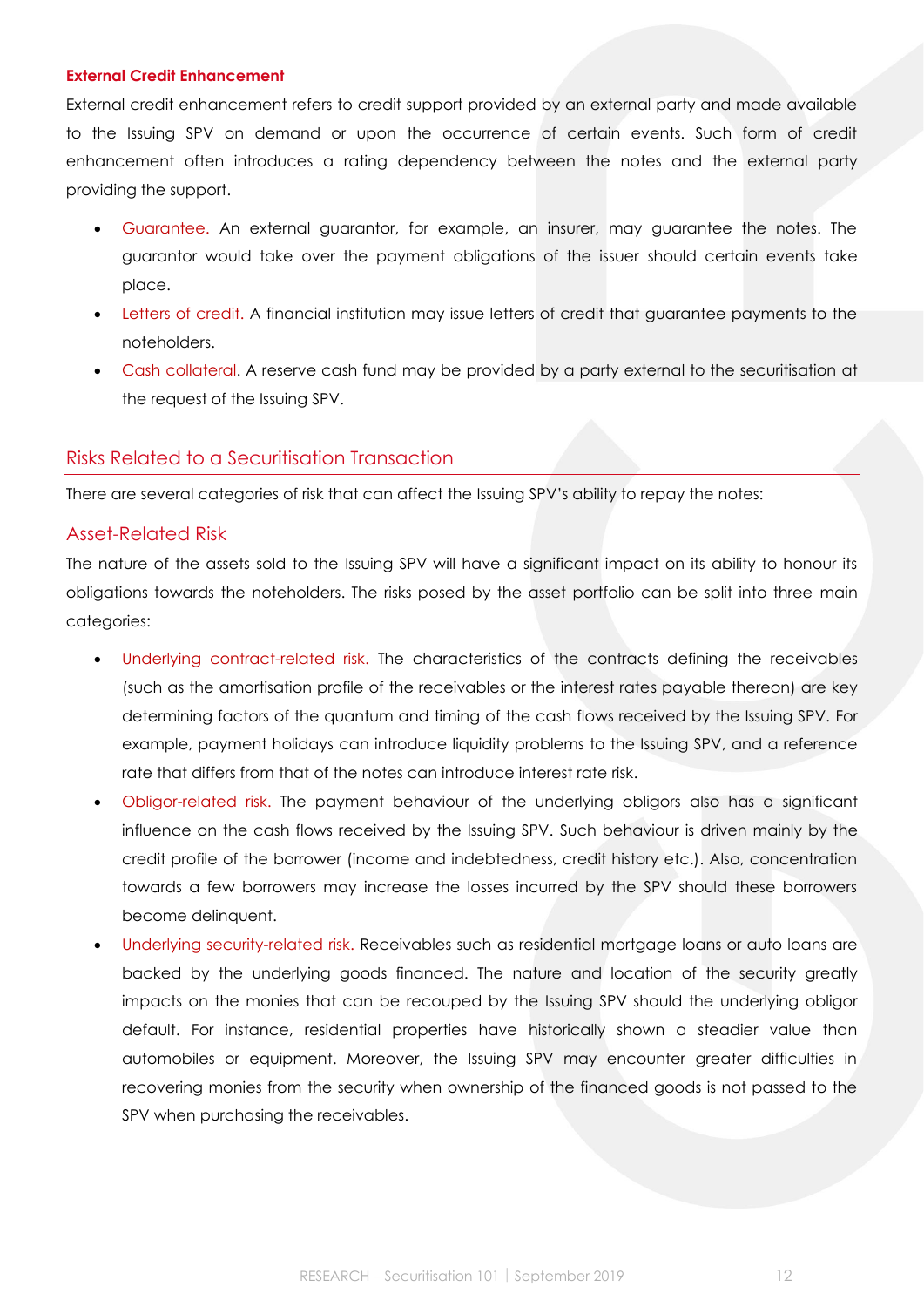### <span id="page-12-0"></span>Legal Risk

Legal risk relates to the legal soundness of the securitisation structure in light of all applicable pieces of legislation and regulation in every relevant jurisdiction. In a traditional securitisation scheme, the fundamental legal risks that need to be addressed are as follows:

#### <span id="page-12-1"></span>**Bankruptcy Remoteness of the SPV**

To avoid any contagion of a bankruptcy of the Originator/Seller to the Issuing SPV, which can affect the cash flow distributed to the noteholders, a legal and corporate independence must be established between the two entities. This is achieved through, amongst others:

- Independent shareholding structure and corporate activity of the SPV. The ordinary shares of the Issuer are owned by an entity that is independent from the Originator/Seller. For instance, in South Africa, an owner trust generally holds all the ordinary shares issued by the Issuing SPV. The Issuing SPV is also run independently from the originator/seller with separate governance and controls in place. The majority of the directors of the Issuing SPV must therefore be independent from the Originator/Seller - not only to ensure that the SPV is run independently from the Originator/Seller, but also to limit the risk of voluntary bankruptcy.
- Restriction of the SPV's business activities. The Issuing SPV's commitments, and any other transactions the Issuing SPV may engage in, must be limited to those needed to perform its obligations under the transaction documents. Thereby, the universe of possible liabilities and secured creditors of the SPV is restricted and the risk of new creditors instigating legal action against the SPV is reduced.
- Limited recourse, subordination and non-petition. The transaction documents contain limited recourse, subordination and non-petition language. Such provisions are an important feature as they restrict the rights and capacity of the secured creditors to take individual action against the Issuing SPV. Under limited recourse and subordination clauses, the secured creditors agree to limit their claims to the assets owned by the Issuer and according to the payment order dictated by the priority of payments. Once the assets have been extinguished, the secured creditors agree to abandon all claims against the Issuing SPV.

#### <span id="page-12-2"></span>**True Sale of the Asset Portfolio**

The purchase of the asset portfolio by the Issuing SPV must constitute a true sale to avoid any clawback from the Originator/Seller. The main features of a true sale of assets are:

- Transfer of ownership of the receivables from the Seller to the Issuing SPV. The sale of the asset portfolio must achieve effective transfer of ownership to the Issuing SPV.
- Clear identification of the assets sold. The asset portfolio sold to the Issuing SPV must be clearly identifiable. The identification generally consists of a sale schedule comprising a line-by-line list of the assets sold, together with unique identifiers of these assets. The asset management systems of the Servicer should be able to flag unequivocally the assets belonging to the Issuing SPV.
- No encumbrance. The asset portfolio must be free of any encumbrances (typically, any agreement or arrangement providing any form of security or preferential treatment to a thirdparty) at the time of the sale to the Issuing SPV.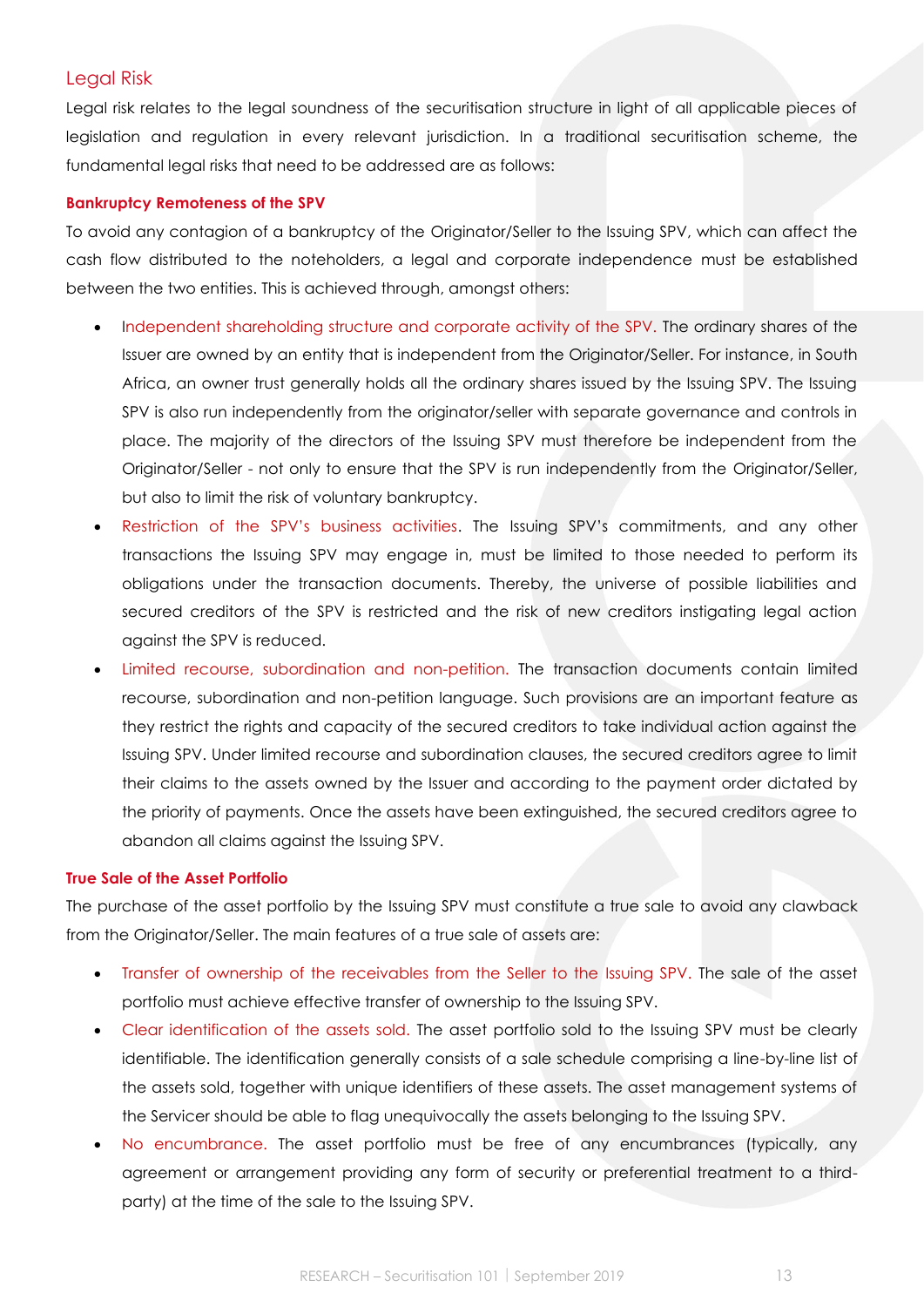#### <span id="page-13-0"></span>**Legal, Valid and Binding Nature of All Related Documents**

The validity, enforceability and binding nature of the contracts related to the underlying asset portfolio (for example, mortgage loan agreements), as well as the enforceability of the security attached to such loans (if any), is an aspect of legal risk that must be addressed.

The transaction documents include various contracts detailing the obligations and recourse of each party involved in the securitisation scheme. These must also all be valid, legal, binding and enforceable.

#### <span id="page-13-1"></span>Structural Risk

Structural risk relates to the efficiency of the features and mechanisms in place in a securitisation structure to mitigate a potential degradation of the credit quality of the asset portfolio or of the financial situation of the Issuing SPV. These mitigants generally take the form of covenants or triggers. Here are a few examples of structural features designed to add protection for the noteholders:

- Portfolio covenants. These covenants are designed to maintain the credit quality of the portfolio at a certain level when additional assets are purchased during the revolving period. Portfolio covenants allow the purchase of additional assets by the Issuer provided that the key metrics of these assets are maintained at defined levels (e.g. the weighted average yield of securitised loans must be maintained at a given minimum etc.). Eligibility criteria, which define the general characteristics of the assets that can be included in the securitised portfolio, complement the covenants.
- Performance triggers. Thresholds are often put in place to initiate an action or end an existing situation should the performance of the underlying assets or their financial condition not meet certain standards. For instance, arrears- or default-based triggers would end the revolving period if breached or loss-based thresholds would cause the deferral of the payments due to certain classes of noteholders. If set too loosely, performance triggers may not catch the degradation of the performance of the Issuing SPV early enough and this could result in noteholders incurring losses. If set too tightly, the triggers may prevent the structure from adequately performing its funding function.
- Cash-trapping mechanisms. Securitisation structures generally allow the trapping of excess cash (using excess spread) to cover for potential defaults or losses. The two most widely used cash retention mechanisms are 1) the principal deficiency ledger ("PDL") and 2) reserves constituted from excess spread. The amount of cash to be allocated towards the redemption of the notes always includes an element of default or losses incurred on the asset portfolio in addition to principal collections. Such element is funded through available excess spread. Should the latter not be sufficient to cover for such amount, the deficit is recorded in a ledger – the PDL – with a view to be paid on the next payment date. Some reserves can also be constituted on the deterioration of performance of the asset portfolio to a predetermined level. For example, some transactions include an arrears reserve where excess spread is trapped should defaults exceed a defined percentage of the asset portfolio.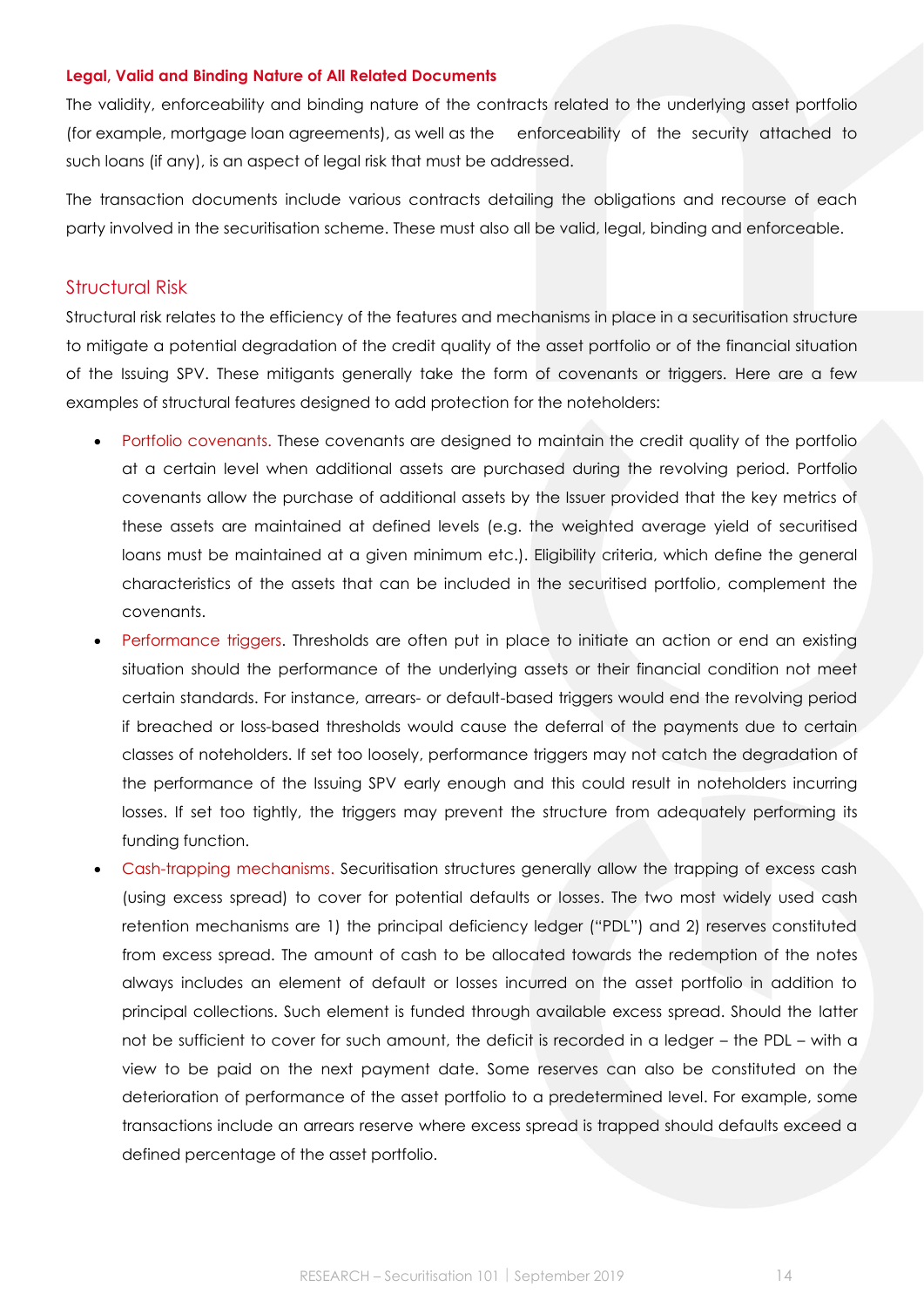# <span id="page-14-0"></span>Counterparty Risk

The Issuing SPV is exposed to both operational and financial risks related to the counterparties to which it has outsourced certain functions. Operational risk relates to inadequate or failed internal procedures and systems, and comprises a strong human element.

Financial risk relates to: 1) the monies belonging to the SPV and transiting through other parties before being deposited into the former's bank account, and 2) payments to be made by a designated counterparty as added protection for the benefit of the noteholders.

Examples of counterparties that might pose an operational risk to the Issuing SPV are the Servicer and the Back-up Servicer given their vital interaction with the underlying borrowers on behalf of the SPV.

Counterparties that maight present a financial risk to the issuing SPV include the account bank, which holds the monies belonging to the SPV.

## <span id="page-14-1"></span>The Credit Rating of Asset-Backed Securities

A credit rating expresses a forward-looking opinion on the financial strength of an entity or some of the debt securities it issues. Structured finance ratings only apply to the debt securities issued by the Issuing SPV or to the debt programme in place. Debt securities can be rated on a long-term and/or short-term basis and on a national and/or international scale basis. The credit rating of asset-backed securities by GCR can be described as a four-step process:

## <span id="page-14-2"></span>Historical Data Analysis

An analysis is conducted on the historical performance of the asset portfolio backing the Issuing SPV's liabilities. Historical arrears, defaults and recoveries, prepayments and general asset pool characteristics are analysed over the past few years. The outcome of such analysis is the formulation of a base case, which reflects average historical performance plus an element to account for the volatility thereof. Base case assumptions contain the rating agency's view on the performance of the asset portfolio in an unstressed economic environment and constitute key inputs to the fourth and final stage of the rating process - cash flow analysis.

# <span id="page-14-3"></span>Legal and Tax Analysis

A review of the transaction-related documents is key in assessing the legal robustness of the transaction as well as any influence of the applicable tax environment on the cash flows distributed to the noteholders. The review of the transaction documents serves additional purposes, such as to:

- Determine whether the provisions of the transaction documents are in line with GCR's rating criteria. Rating outcomes may vary depending on whether the transaction documents reflect, amongst others, the various rating thresholds and remedial actions stipulated in GCR's rating criteria.
- Assess the strength of the various mitigants to the risks born by the Issuing SPV. GCR pays close attention to the structural features of the transaction that are intended to mitigate existing risks or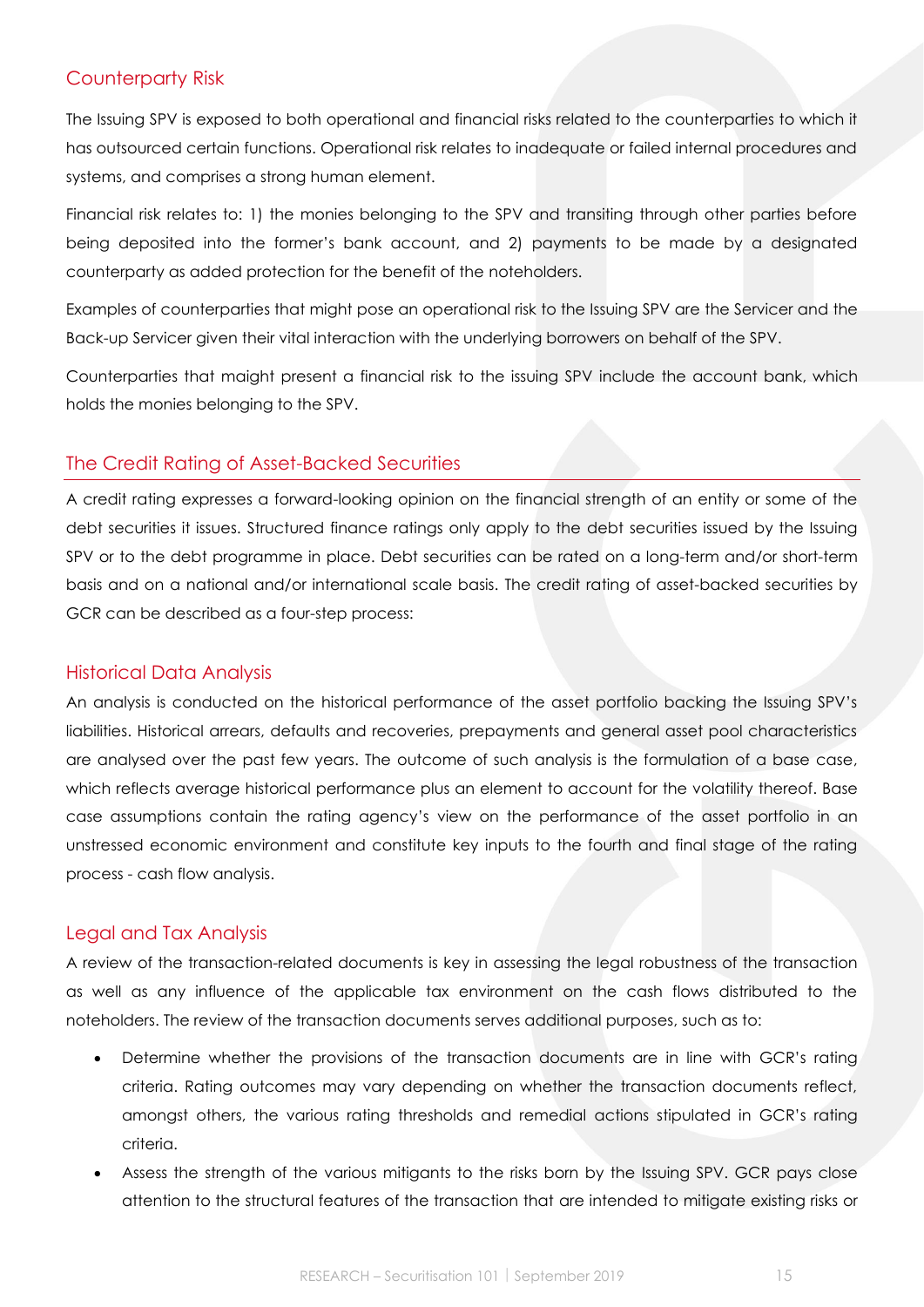provide additional enhancements. This applies to, amongst other mechanisms, covenants and/or triggers that are in place.

• Allow GCR to model the financial structure accurately in its cash flow model. As explained later in this document, the cash flow model run by the rating agency is a reflection of the structural features of the transaction (such as the cash allocation provisions, etc.) which have a direct impact on the rating of the debt securities.

#### <span id="page-15-0"></span>Counterparty Analysis

Though its counterparty risk analysis, GCR determines whether the reliance on a party to perform its obligations towards the Issuing SPV introduces risk to the successful allocation of monies to the noteholders and whether a credit-linkage between the rating of the securities issued and the rating of the counterparty is implied.

This requires that the rating agency understands the operational capacities and capabilities of third-party service providers such as the Servicer, and to have a clear understanding where cash flows transit through prior to being allocated to the noteholders.

#### <span id="page-15-1"></span>Cash Flow Analysis

Cash flow modelling makes use of the results of the previous steps in the rating process, particularly the base case assumptions arrived at through data analysis and analysis of the structure engineered under the transaction documentation.

Cash inflows to the Issuer are stressed to mimic harsh economic conditions that could affect the performance of the asset portfolio. For instance, base case defaults are stressed upwards and base case recoveries are stressed downwards to degrees standardised as per GCR's published rating criteria. Cash outflows from the issuer to all of its secured creditors are modelled as per securitisation structure, including the application of the priority of payments defined in the transaction documentation. According to rating agency methodology, the base case assumptions are deemed to apply to a "B" rating scenario. The ability of the issuer to honour its obligations to the noteholders in a timely (or, sometimes, ultimate) manner as the elements of cash inflows are stressed in each incrementally more severe scenario is what allows the notes to obtain progressively higher ratings. The table [below](#page-16-0) shows the long-term and shortterm ratings that can be assigned by GCR: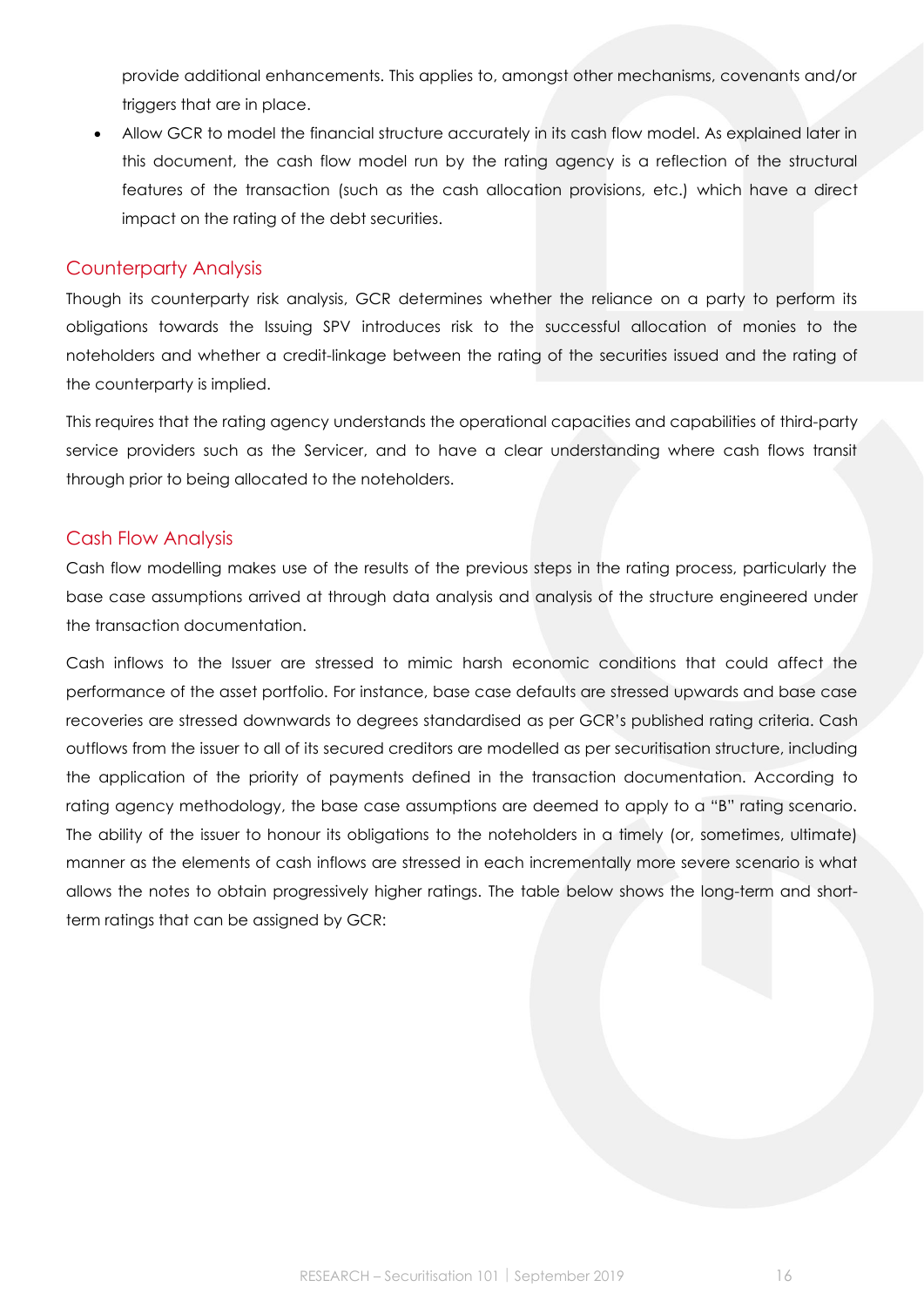<span id="page-16-0"></span>

| Table 3: National Long-Term and Short-Term Ratings Assigned by GCR |                              |
|--------------------------------------------------------------------|------------------------------|
| <b>Long-Term Rating</b>                                            | <b>Short-Term Rating</b>     |
| AAA(xx)                                                            |                              |
| $AA+_{[xx]}$                                                       |                              |
| AA(xx)                                                             | $A1 + (xx)$                  |
| $AA$ - $_{\left\langle \mathsf{xx}\right\rangle }$                 |                              |
| $A+_{(x\times)}$                                                   |                              |
| A(xx)                                                              | A1(xx)                       |
| $A$ - $(xx)$                                                       | A2(xx)                       |
| $BBB+_{(xx)}$                                                      |                              |
| BBB(xx)                                                            | A3(x)                        |
| $BBB-(xx)$                                                         |                              |
| $BB+_{(xx)}$                                                       |                              |
| $BB(xx)$                                                           |                              |
| $BB-(xx)$                                                          | $B_{(xx)}$                   |
| $B+_{\left( xx\right) }$                                           |                              |
| $B_{\left( xx\right) }$                                            |                              |
| $B_{\lnot\{xx\}}$                                                  |                              |
| $CCC+_{[XX]}$                                                      |                              |
| CCC <sub>(xx)</sub>                                                |                              |
| $\text{CCC-}\xspace_{\text{[XX]}}$                                 | $C_{\left( xx\right) }$      |
| CC <sub>(xx)</sub>                                                 |                              |
| $C_{(xx)}$                                                         |                              |
| SD(xx)                                                             | SD(xx)                       |
| $\mathsf{D}_{\mathsf{(xx)}}$                                       | $\mathsf{D}_{(\mathsf{xx})}$ |

*Structured finance ratings are denoted with an "SF" suffix.*

*Source: GCR*

Please refer to the research report titled "Asset-Backed Securities Cash Flow Model" for more details on how GCR models asset-backed securitisations.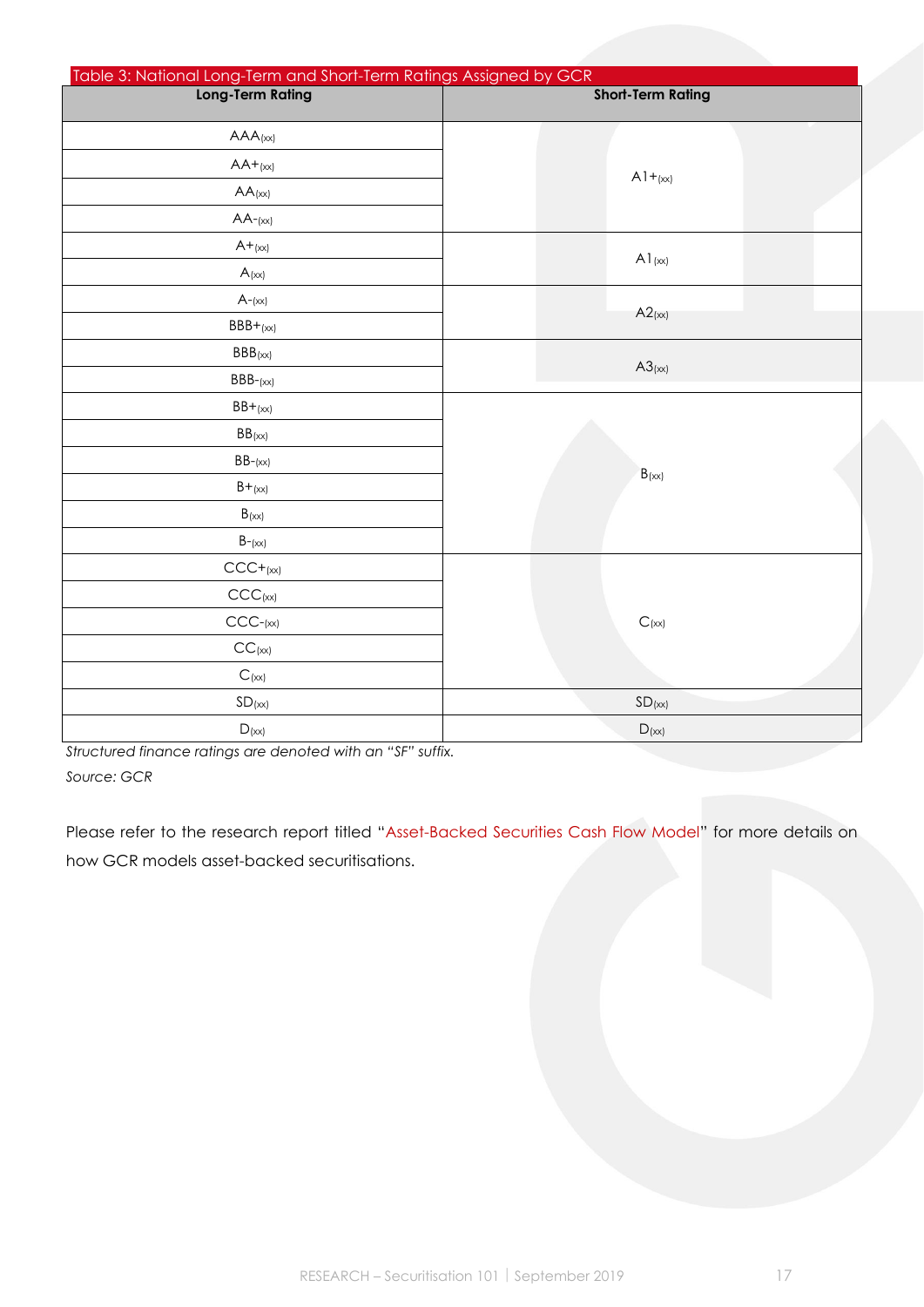# <span id="page-17-0"></span>Disclaimer

Note that GCR is not a legal, tax or financial adviser and will only provide a credit opinion of the rated securities. For example, a rating does not cover a potential change in the applicable laws nor can it be regarded as an audit. Moreover, GCR is not a party to the transaction documents nor does it provide legal, tax or structuring advice.

# <span id="page-17-1"></span>Analytical Contacts

| Yehuda Markovitz       | <b>Analyst Structured Finance Ratings</b> |
|------------------------|-------------------------------------------|
| YehudaM@GCRratings.com | +27 11 784 1771                           |
| Yohan Assous           | Sector head: Structured Finance Ratings   |
| Yohan@GCRratings.com   | +27 11 784 1771                           |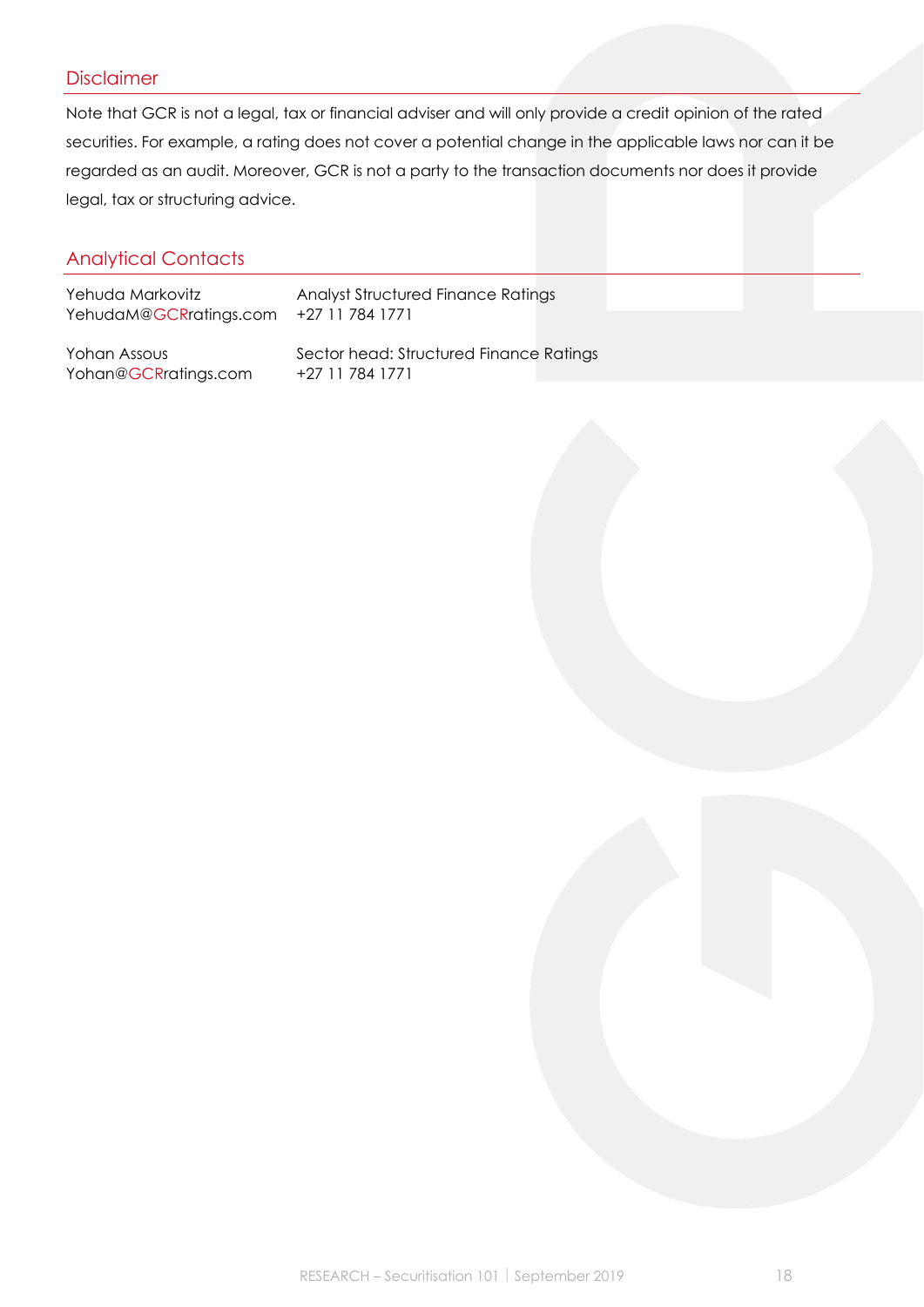# <span id="page-18-0"></span>Glossary of Terms/Acronyms

| Administrator         | A transaction appointed agent responsible for the managing of a Conduit or a Special Purpose Vehicle. The responsibilities<br>may include maintaining the bank accounts, making payments and monitoring the transaction performance.                                                                                                                                                                                                                  |
|-----------------------|-------------------------------------------------------------------------------------------------------------------------------------------------------------------------------------------------------------------------------------------------------------------------------------------------------------------------------------------------------------------------------------------------------------------------------------------------------|
| Advance               | A lending term, to transfer funds from the creditor to the debtor.                                                                                                                                                                                                                                                                                                                                                                                    |
| Agent                 | An agreement where one party (agent) concludes a juristic act on behalf of the other (principal). The agent undertakes to<br>perform a task or mandate on behalf of the principal.                                                                                                                                                                                                                                                                    |
| Amortisation          | From a liability perspective, the paying off of debt in a series of installments over a period of time. From an asset<br>perspective, the spreading of capital expenses for intangible assets over a specific period of time (usually over the asset's<br>useful life).                                                                                                                                                                               |
| Arrears               | General term for non-performing obligations, i.e. obligations that are overdue.                                                                                                                                                                                                                                                                                                                                                                       |
| Asset                 | An item with economic value that an entity owns or controls.                                                                                                                                                                                                                                                                                                                                                                                          |
| Bond                  | A long term debt instrument issued by either: a company, institution or the government to raise funds.                                                                                                                                                                                                                                                                                                                                                |
| Borrower              | The party indebted or the person making repayments for its borrowings.                                                                                                                                                                                                                                                                                                                                                                                |
| Call Option           | A provision that allows an Issuer the right, not the obligation, to repurchase a security before its maturity at an agreed<br>price. The seller has the obligation to sell the security if the call option holder exercises the option.                                                                                                                                                                                                               |
| Capital               | The sum of money that is used to generate proceeds.                                                                                                                                                                                                                                                                                                                                                                                                   |
| Cash Flow             | A financial term for monetary changes in operations, investing and financing activities.                                                                                                                                                                                                                                                                                                                                                              |
| Collateral            | An asset pledged as security in event of default.                                                                                                                                                                                                                                                                                                                                                                                                     |
| Commingling           | The mixing of various transaction parties' funds in an account.                                                                                                                                                                                                                                                                                                                                                                                       |
| Coupon                | Interest payment on a security.                                                                                                                                                                                                                                                                                                                                                                                                                       |
| Covenant              | A provision that is indicative of performance. Covenants are either positive or negative. Positive covenants are activities<br>that the borrower commits to, typically in its normal course of business. Negative covenants are certain limits and<br>restrictions on the borrowers' activities.                                                                                                                                                      |
| Credit                | A contractual agreement in which a borrower receives something of value now, and agrees to repay the lender at some<br>date in the future, generally with interest. The term also refers to the borrowing capacity of an individual or company                                                                                                                                                                                                        |
| Credit<br>Enhancement | Limited protection to a transaction against losses arising from the assets. The credit enhancement can be either internal or<br>external. Internal credit enhancement may include: Subordination; over-collateralisation; excess spread; security package;<br>arrears reserve; reserve fund and hedging. External credit enhancement may include: Guarantees; Letters of Credit and<br>hedging.                                                       |
| Credit Rating         | An opinion regarding the creditworthiness of an entity, a security or financial instrument, or an issuer of securities or<br>financial instruments, using an established and defined ranking system of rating categories.                                                                                                                                                                                                                             |
| <b>Credit Risk</b>    | The probability or likelihood that a borrower or issuer will not meet its debt obligations. Credit Risk can further be separated<br>between current credit risk (immediate) and potential credit risk (deferred).                                                                                                                                                                                                                                     |
| Debt                  | An obligation to repay a sum of money.                                                                                                                                                                                                                                                                                                                                                                                                                |
| Debt Sponsor          | Usually as Investment bank that brings a transaction to the capital markets, similar to an Arranger.                                                                                                                                                                                                                                                                                                                                                  |
| Default               | A default occurs when: 1.) The Borrower is unable to repay its debt obligations in full; 2.) A credit-loss event such as charge-<br>off, specific provision or distressed restructuring involving the forgiveness or postponement of obligations; 3.) The borrower is<br>past due more than X days on any debt obligations as defined in the transaction documents; 4.) The obligor has filed for<br>bankruptcy or similar protection from creditors. |
| Desktop               | An assessment of the property value, with the value being compared to similar properties in the area.                                                                                                                                                                                                                                                                                                                                                 |
| Downgrade             | The assignment of a lower credit rating to a corporate, sovereign of debt instrument by a credit rating agency. Opposite<br>of upgrade.                                                                                                                                                                                                                                                                                                               |
| Enforcement           | To make sure people do what is required by a law or rule et cetera.                                                                                                                                                                                                                                                                                                                                                                                   |
| Environment           | The surroundings or conditions in which an entity operates (Economic, Financial, Natural).                                                                                                                                                                                                                                                                                                                                                            |
| <b>Excess Spread</b>  | The net weighted average interest rate receivable on a pool of assets being greater than the weighted average interest<br>rate payable for the debt securities.                                                                                                                                                                                                                                                                                       |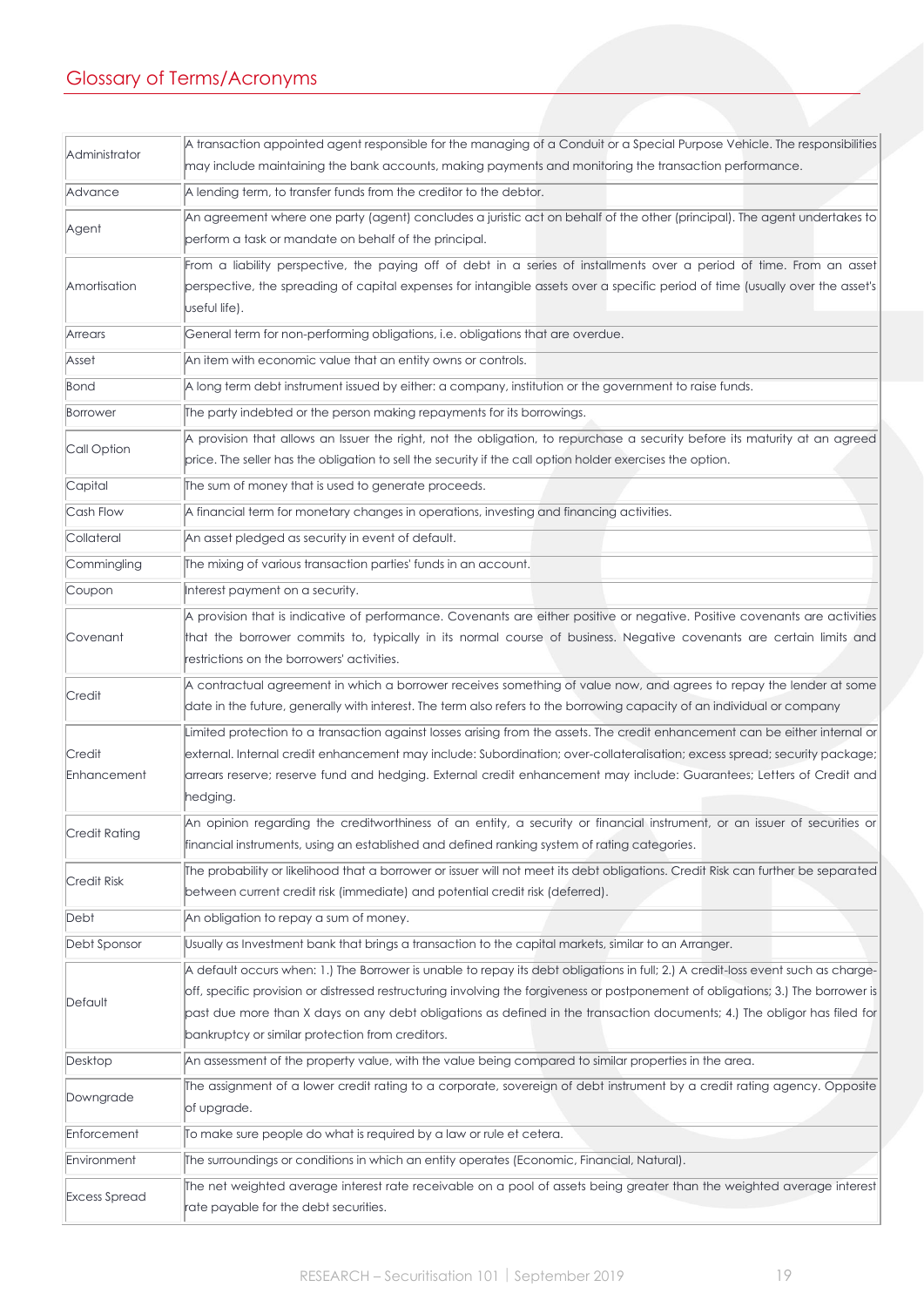| Guarantee              | An undertaking for performance of another's obligations in event of default.                                                   |
|------------------------|--------------------------------------------------------------------------------------------------------------------------------|
| Guaranteed             | A contract that guarantees the principal and interest repayment over a period of time. Typically GIC are used in relation      |
| Investment             | to a bank account.                                                                                                             |
| Contract               |                                                                                                                                |
| Income                 | Money received, especially on a regular basis, for work or through investments.                                                |
| Index                  | An assessment of the property value, with the value being compared to similar properties in the area.                          |
| Issuer                 | The party indebted or the person making repayments for its borrowings.                                                         |
| Junior                 | A security that has a lower repayment priority than senior securities.                                                         |
| Liability              | All financial claims, debts or potential losses incurred by an individual or an organisation.                                  |
| Liquidity              | The ability to repay short-term obligations or short-term availability of liquid assets to a market or entity.                 |
|                        | The risk that a company may not be able to meet its financial obligations or other operational cash requirements due to        |
| Liquidity Risk         | an inability to timeously realise cash from its assets. Regarding securities, the risk that a financial instrument cannot be   |
|                        | traded at its market price due to the size, structure or efficiency of the market.                                             |
|                        | A sum of money borrowed by a debtor that is expected to be paid back with interest to the creditor. A debt instrument          |
|                        | where immovable property is the collateral for the loan. A mortgage gives the lender a right to take possession of the         |
| Loan                   | property if the borrower fails to repay the loan. Registration is a prerequisite for the existence of any mortgage loan. A     |
|                        | mortgage can be registered over either a corporeal or incorporeal property, even if it does not belong to the mortgagee.       |
|                        | Also called a Mortgage bond.                                                                                                   |
| Loss                   | A tangible or intangible, financial or non-financial loss of economic value.                                                   |
| Market                 | An assessment of the property value, with the value being compared to similar properties in the area.                          |
| Obligation             | The title given to the legal relationship that exists between parties to an agreement when they acquire personal rights        |
|                        | against each other for entitlement to perform.                                                                                 |
| Option                 | Either a call or a put option. A call option gives the holder the right to buy assets at an agreed price on or before a        |
|                        | particular date. A put option gives the holder the right to sell assets at an agreed price on or before a particular date.     |
| Origination            | A process of creating assets.                                                                                                  |
| Originator             | An entity that created assets and hold on balance sheet for securitisation purposes.                                           |
| Owner Trust            | Owner of a securitisation vehicle that acts in the best interest of the Noteholders.                                           |
| Payment Date           | The date on which the payment of a coupon is made.                                                                             |
| Prepayment             | Early or excess repayment of an obligation. Partial or full prepayment of the outstanding loan amount.                         |
| <b>Prepayment Rate</b> | The rate of prepayment in relation to the pool of obligations. Also called prepayment speed.                                   |
| Principal              | The total amount borrowed or lent, e.g. the face value of a bond, excluding interest.                                          |
| Private                | An issuance of securities without market participation, however, with a select few investors. Placed on a private basis and    |
|                        | not in the open market.                                                                                                        |
| Property               | Movable or immovable asset.                                                                                                    |
| Provision              | An amount set aside for expected losses to be incurred by a creditor.                                                          |
|                        | A Rating Outlook indicates the potential direction of a rated entity's rating over the medium term, typically one to two       |
| <b>Rating Outlook</b>  | years. An outlook may be defined as: 'Stable' (nothing to suggest that the rating will change), 'Positive' (the rating symbol  |
|                        | may be raised), 'Negative' (the rating symbol may be lowered) or 'Evolving' (the rating symbol may be raised or lowered).      |
| Recovery               | The action or process of regaining possession or control of something lost. To recoup losses.                                  |
|                        | Payment made to honour obligations in regards to a credit agreement in the following credited order: 3.) Satisfy the due       |
| Repayment              | or unpaid interest charges; 4.) Satisfy the due or unpaid fees or charges; and 5.) To reduce the amount of the principal       |
|                        | debt.                                                                                                                          |
| Reserves               | A portion of funds allocated for an eventuality.                                                                               |
| Seasoning              | The age of an asset, the time period passed since origination.                                                                 |
| Securities             | Various instruments used in the capital market to raise funds.                                                                 |
| Securitisation         | Is a process of repackaging portfolios of cash-flow producing financial instruments into securities for sale to third parties. |
| Security               | An asset deposited or pledged as a guarantee of the fulfilment of an undertaking or the repayment of a loan, to be             |
|                        |                                                                                                                                |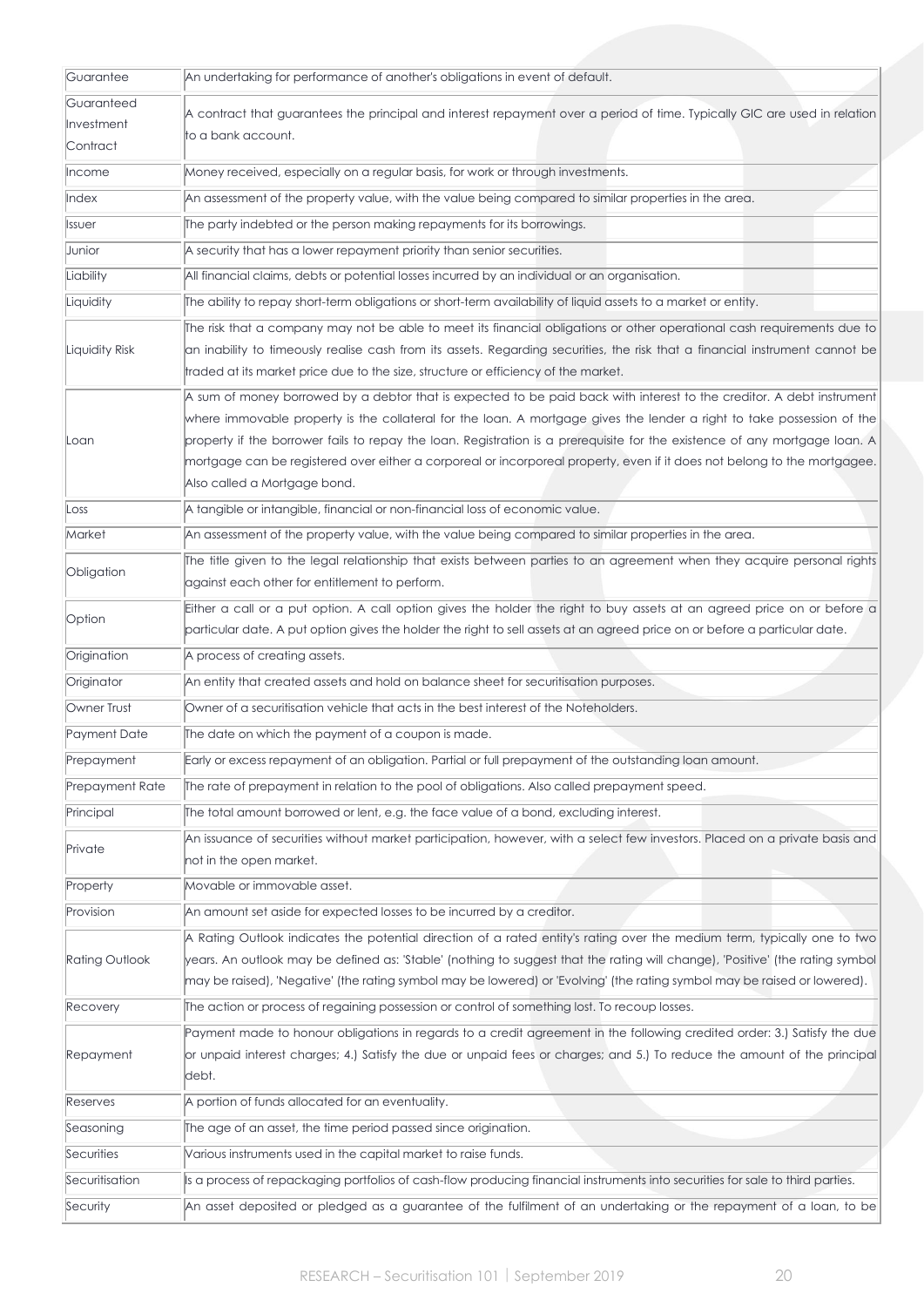|                           | forfeited in case of default.                                                                                                                                                                                                                                                                     |  |
|---------------------------|---------------------------------------------------------------------------------------------------------------------------------------------------------------------------------------------------------------------------------------------------------------------------------------------------|--|
| Senior                    | A security that has a higher repayment priority than junior securities.                                                                                                                                                                                                                           |  |
| Servicer                  | A transaction appointed agent that performs the servicing of mortgage loans, loan or obligations.                                                                                                                                                                                                 |  |
| Shareholder               | An individual, entity or financial institution that holds shares or stock in an organisation or company.                                                                                                                                                                                          |  |
| Spread                    | The interest rate that is paid in addition to the reference rate for debt securities.                                                                                                                                                                                                             |  |
| <b>Stock Code</b>         | A unique code allocated to a publicly listed security.                                                                                                                                                                                                                                            |  |
| <b>Structured Finance</b> | A method of raising funds in the capital markets. A Structured Finance transaction is established to accomplish certain<br>funding objectives whist reducing risk.                                                                                                                                |  |
| Subordinated Loan         | A loan typically given by the Issuer to the securitisation vehicle that is more junior than a junior tranche.                                                                                                                                                                                     |  |
| Surveillance              | Process of monitoring a transaction according to triggers, covenants and key performance indicators.                                                                                                                                                                                              |  |
| Timely Payment            | The principal debt, interest, fees and expenses being repaid promptly in accordance with the contractual obligation.                                                                                                                                                                              |  |
| Tranche                   | In a structured finance, a slice or portion of debt securities offered that is structured or grouped to resemble the same<br>degree of risk associated with the underlying asset or with a similar degree of risk. A junior tranche has a higher degree of<br>default risk than a senior tranche. |  |
| Transaction               | A transaction that enables an Issuer to issue debt securities in the capital markets. A debt issuance programme that allows<br>an Issuer the continued and flexible issuance of several types of securities in accordance with the programme terms and<br>conditions.                             |  |
| Trust                     | A third party that acts in the best interest of another party, according to the trust deed, usually the investors. Owner of a<br>securitisation vehicle that acts in the best interest of the Noteholders.                                                                                        |  |
| Trustee                   | A third party that acts in the best interest of another party, according to the trust deed, usually the investors. Owner of a<br>securitisation vehicle that acts in the best interest of the Noteholders.                                                                                        |  |
| Ultimate Payment          | A measure of the principal debt, interest, fees and expenses being repaid over a period of time determined by recoveries.                                                                                                                                                                         |  |
| Valuation                 | An assessment of the property value, with the value being compared to similar properties in the area.                                                                                                                                                                                             |  |
| Waterfall                 | In securitisation, the order in which the cash flows are allocated to the transaction parties.                                                                                                                                                                                                    |  |
| Weighted                  | The weight that a single obligation has in relation to the aggregated pool of obligations. For example, a single mortgage<br>principal balance divided by the aggregated mortgage pool principal balance.                                                                                         |  |
| <b>Weighted Average</b>   | An average resulting from the multiplication of each component by a factor reflecting its importance or, relative size to a<br>pool of assets or liabilities.                                                                                                                                     |  |